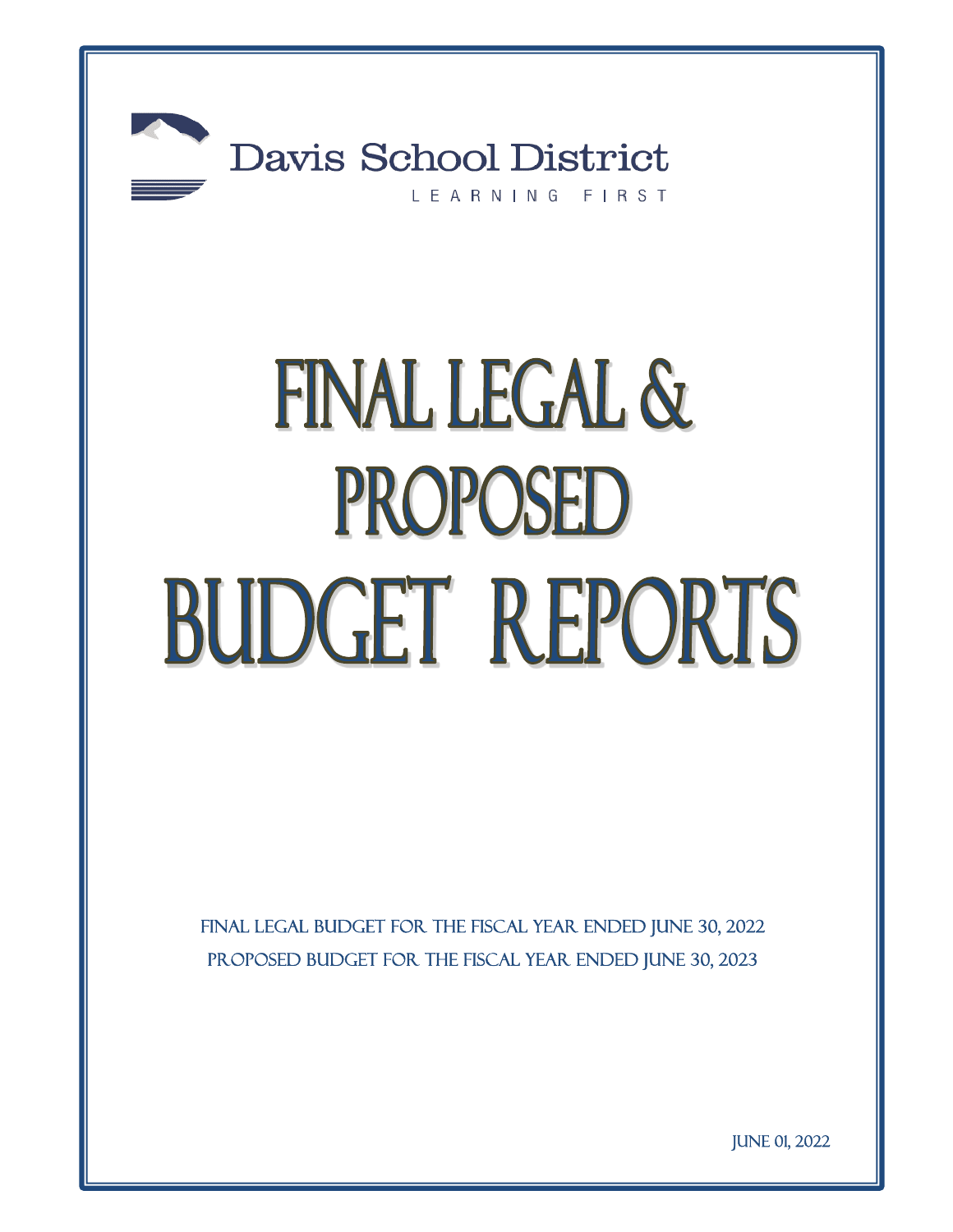For the Fiscal Year Ending June 30, 2023

# **GENERAL FUND - REVENUE**

| <b>ACTUAL</b><br>ANNUAL BUDGET<br>%<br><b>Account Category</b><br><b>ACTUAL</b><br><b>INITIAL BUDGET</b><br><b>FINAL BUDGET</b><br><b>DOLLARS</b><br>1000 - LOCAL REVENUE SOURCES:<br>1110 Basic Program Levy<br>45,072,475<br>47,938,498<br>47,323,300<br>54,770,000<br>56,317,700<br>2.83%<br>1,547,700<br>1112 Voted Leeway<br>23,879,455<br>25,147,099<br>47,069,300<br>55,055,000<br>55,605,600<br>1.00%<br>550,600<br>1114 Board Local Levy<br>1.00%<br>573,100<br>54,135,812<br>57,066,835<br>55,247,600<br>57,311,000<br>57,884,100<br><b>TOTAL TAXES</b><br>123,087,742<br>130, 152, 432<br>149,640,200<br>167,136,000<br>169,807,400<br>1.60%<br>2,671,400<br>37,000<br>1310 Tuitions & Fees<br>2,724,290<br>2,298,278<br>3,185,300<br>3,699,200<br>3,736,200<br>1.00%<br>384,235<br>309,400<br>500,000<br>1,000,000<br>100.00%<br>500,000<br>1500 Earnings on Investments<br>3,153,748<br>60,600<br>1.00%<br>1,100<br>1800 Community Serv Activities<br>188,357<br>58,656<br>110,500<br>111,600<br>1990 Other Misc Local Revenue<br>5,351,012<br>6,309,934<br>5,313,800<br>6,729,400<br>6,796,700<br>1.00%<br>67,300<br>1999 Interfund Indirect Charges<br>1,965,500<br>1,809,500<br>1.00%<br>18,100<br>2,028,554<br>1,686,589<br>1,827,600<br>TOTAL LOCAL REVENUE SOURCES<br>\$136,533,703<br>\$140,890,124<br>\$160,474,800<br>\$179,984,600<br>\$183,279,500<br>1.83%<br>\$3,294,900<br>3000 - REGULAR BASIC PROGRAM<br>3010 Regular School WPU, K-12<br>196,298,297<br>199,803,428<br>213,575,888<br>206,262,009<br>220,407,752<br>6.86%<br>14, 145, 743<br>3013 Foreign Exchange<br>$\Omega$<br>$\Omega$<br>105,000<br>137,124<br>145,368<br>6.01%<br>8,244<br>3020 Professional Staff<br>22,778,891<br>23,260,225<br>24,355,112<br>24,571,987<br>26,049,274<br>6.01%<br>1,477,287<br>SUBTOTAL - REG BASIC PROGRAM<br>\$219,077,188<br>\$223,063,653<br>\$238,036,000<br>\$230,971,120<br>\$246,602,394<br>6.77%<br>\$15,631,274<br>3000 - RESTRICTED BASIC PROGRAM<br>3105 Special Education Add-on<br>28,147,983<br>29,732,883<br>32,385,730<br>32,385,760<br>34,882,384<br>7.71%<br>2,496,624<br>3110 Special Ed Self-Contained<br>7,016,848<br>6,338,429<br>5,432,988<br>3,975,456<br>$-26.83%$<br>$-1,457,532$<br>5,432,988<br>3115 Special Ed Preschool<br>655,788<br>4,236,705<br>4,243,513<br>4,549,425<br>4,549,425<br>5,205,213<br>14.41%<br>3120 Ext Year Program-SMH<br>14,075<br>502,840<br>400,009<br>155,346<br>156,767<br>170,842<br>8.98%<br>3125 Special Ed Impact Aid<br>757,200<br>778,945<br>783,660<br>848,273<br>8.25%<br>64,613<br>757,166<br>3125 Special Ed Intensive Services<br>87,622<br>0<br>56,443<br>$-100.00\%$<br>$-56,443$<br>1,552,420<br>$\mathbf 0$<br>3155 Career & Tech Add-on<br>11,081,113<br>12,238,006<br>12,240,993<br>11,080,323<br>12,487,815<br>12.70%<br>1,407,492<br>3230 Class-Size Red K-3<br>15,796,620<br>16,019,569<br>16,734,726<br>16,806,520<br>17,914,545<br>6.59%<br>1,108,025<br>1,230,123<br>1,249,264<br>5.54%<br>69,216<br>3209 Adult High Sch Completion<br>1,055,498<br>1,149,041<br>1,318,480<br>3211 Gifted & Talented<br>390,948<br>389,009<br>772,439<br>439,864<br>439,864<br>0.00%<br>$\mathbf 0$<br>3212 Advanced Placement<br>390,970<br>370,600<br>$\Omega$<br>388,600<br>388,600<br>0.00%<br>$\mathbf 0$<br>3213 Concurrent Enrollment<br>792,588<br>936,577<br>760,788<br>719,671<br>719,671<br>0.00%<br>0<br>1,564,442<br>3226 Students At-Risk - Add-On<br>2,765,018<br>2,882,284<br>2,882,284<br>2,882,284<br>4,446,726<br>54.28%<br>0.00%<br>3612 International Baccalaureate<br>9,613<br>$\Omega$<br>9,613<br>3,298<br>3,298<br>$\Omega$<br>104,581<br>107,652<br>119,152<br>119,152<br>0.00%<br>$\mathbf 0$<br>3220 At-Risk - Gang Prevention<br>72,658<br>3200 Grow Your Own Teachers<br>$\mathbf 0$<br>0<br>$\mathbf 0$<br>0<br>493,264<br>493,264<br>0.00%<br>1,759,173<br>3221 Youth-in-Custody<br>1,759,173<br>2,014,691<br>1,767,256<br>1,767,256<br>0.00%<br>$\mathbf 0$<br>0.00%<br>3225 Supplementary Covid Stipends<br>0<br>9,802,165<br>0<br>0<br>0<br>0<br>SUBTOTAL - RESTRICTED BASIC<br>\$76,328,195<br>\$87,466,145<br>\$79,800,225<br>\$79,314,539<br>\$85,180,840<br>7.40%<br>\$5,866,301 | 2019-2020 | 2020-2021 | 2021-2022 | 2021-2022 | 2022-2023 | Change | <b>CHANGE IN</b> |
|---------------------------------------------------------------------------------------------------------------------------------------------------------------------------------------------------------------------------------------------------------------------------------------------------------------------------------------------------------------------------------------------------------------------------------------------------------------------------------------------------------------------------------------------------------------------------------------------------------------------------------------------------------------------------------------------------------------------------------------------------------------------------------------------------------------------------------------------------------------------------------------------------------------------------------------------------------------------------------------------------------------------------------------------------------------------------------------------------------------------------------------------------------------------------------------------------------------------------------------------------------------------------------------------------------------------------------------------------------------------------------------------------------------------------------------------------------------------------------------------------------------------------------------------------------------------------------------------------------------------------------------------------------------------------------------------------------------------------------------------------------------------------------------------------------------------------------------------------------------------------------------------------------------------------------------------------------------------------------------------------------------------------------------------------------------------------------------------------------------------------------------------------------------------------------------------------------------------------------------------------------------------------------------------------------------------------------------------------------------------------------------------------------------------------------------------------------------------------------------------------------------------------------------------------------------------------------------------------------------------------------------------------------------------------------------------------------------------------------------------------------------------------------------------------------------------------------------------------------------------------------------------------------------------------------------------------------------------------------------------------------------------------------------------------------------------------------------------------------------------------------------------------------------------------------------------------------------------------------------------------------------------------------------------------------------------------------------------------------------------------------------------------------------------------------------------------------------------------------------------------------------------------------------------------------------------------------------------------------------------------------------------------------------------------------------------------------------------------------------------------------------------------------------------------------------------------------------------------------------------------------------------------------------------------------------------------------------------------------------------------------------------------------------------------------------------------------------------------------------------------------------------------------------------------------------------------------------|-----------|-----------|-----------|-----------|-----------|--------|------------------|
|                                                                                                                                                                                                                                                                                                                                                                                                                                                                                                                                                                                                                                                                                                                                                                                                                                                                                                                                                                                                                                                                                                                                                                                                                                                                                                                                                                                                                                                                                                                                                                                                                                                                                                                                                                                                                                                                                                                                                                                                                                                                                                                                                                                                                                                                                                                                                                                                                                                                                                                                                                                                                                                                                                                                                                                                                                                                                                                                                                                                                                                                                                                                                                                                                                                                                                                                                                                                                                                                                                                                                                                                                                                                                                                                                                                                                                                                                                                                                                                                                                                                                                                                                                                                               |           |           |           |           |           |        |                  |
|                                                                                                                                                                                                                                                                                                                                                                                                                                                                                                                                                                                                                                                                                                                                                                                                                                                                                                                                                                                                                                                                                                                                                                                                                                                                                                                                                                                                                                                                                                                                                                                                                                                                                                                                                                                                                                                                                                                                                                                                                                                                                                                                                                                                                                                                                                                                                                                                                                                                                                                                                                                                                                                                                                                                                                                                                                                                                                                                                                                                                                                                                                                                                                                                                                                                                                                                                                                                                                                                                                                                                                                                                                                                                                                                                                                                                                                                                                                                                                                                                                                                                                                                                                                                               |           |           |           |           |           |        |                  |
|                                                                                                                                                                                                                                                                                                                                                                                                                                                                                                                                                                                                                                                                                                                                                                                                                                                                                                                                                                                                                                                                                                                                                                                                                                                                                                                                                                                                                                                                                                                                                                                                                                                                                                                                                                                                                                                                                                                                                                                                                                                                                                                                                                                                                                                                                                                                                                                                                                                                                                                                                                                                                                                                                                                                                                                                                                                                                                                                                                                                                                                                                                                                                                                                                                                                                                                                                                                                                                                                                                                                                                                                                                                                                                                                                                                                                                                                                                                                                                                                                                                                                                                                                                                                               |           |           |           |           |           |        |                  |
|                                                                                                                                                                                                                                                                                                                                                                                                                                                                                                                                                                                                                                                                                                                                                                                                                                                                                                                                                                                                                                                                                                                                                                                                                                                                                                                                                                                                                                                                                                                                                                                                                                                                                                                                                                                                                                                                                                                                                                                                                                                                                                                                                                                                                                                                                                                                                                                                                                                                                                                                                                                                                                                                                                                                                                                                                                                                                                                                                                                                                                                                                                                                                                                                                                                                                                                                                                                                                                                                                                                                                                                                                                                                                                                                                                                                                                                                                                                                                                                                                                                                                                                                                                                                               |           |           |           |           |           |        |                  |
|                                                                                                                                                                                                                                                                                                                                                                                                                                                                                                                                                                                                                                                                                                                                                                                                                                                                                                                                                                                                                                                                                                                                                                                                                                                                                                                                                                                                                                                                                                                                                                                                                                                                                                                                                                                                                                                                                                                                                                                                                                                                                                                                                                                                                                                                                                                                                                                                                                                                                                                                                                                                                                                                                                                                                                                                                                                                                                                                                                                                                                                                                                                                                                                                                                                                                                                                                                                                                                                                                                                                                                                                                                                                                                                                                                                                                                                                                                                                                                                                                                                                                                                                                                                                               |           |           |           |           |           |        |                  |
|                                                                                                                                                                                                                                                                                                                                                                                                                                                                                                                                                                                                                                                                                                                                                                                                                                                                                                                                                                                                                                                                                                                                                                                                                                                                                                                                                                                                                                                                                                                                                                                                                                                                                                                                                                                                                                                                                                                                                                                                                                                                                                                                                                                                                                                                                                                                                                                                                                                                                                                                                                                                                                                                                                                                                                                                                                                                                                                                                                                                                                                                                                                                                                                                                                                                                                                                                                                                                                                                                                                                                                                                                                                                                                                                                                                                                                                                                                                                                                                                                                                                                                                                                                                                               |           |           |           |           |           |        |                  |
|                                                                                                                                                                                                                                                                                                                                                                                                                                                                                                                                                                                                                                                                                                                                                                                                                                                                                                                                                                                                                                                                                                                                                                                                                                                                                                                                                                                                                                                                                                                                                                                                                                                                                                                                                                                                                                                                                                                                                                                                                                                                                                                                                                                                                                                                                                                                                                                                                                                                                                                                                                                                                                                                                                                                                                                                                                                                                                                                                                                                                                                                                                                                                                                                                                                                                                                                                                                                                                                                                                                                                                                                                                                                                                                                                                                                                                                                                                                                                                                                                                                                                                                                                                                                               |           |           |           |           |           |        |                  |
|                                                                                                                                                                                                                                                                                                                                                                                                                                                                                                                                                                                                                                                                                                                                                                                                                                                                                                                                                                                                                                                                                                                                                                                                                                                                                                                                                                                                                                                                                                                                                                                                                                                                                                                                                                                                                                                                                                                                                                                                                                                                                                                                                                                                                                                                                                                                                                                                                                                                                                                                                                                                                                                                                                                                                                                                                                                                                                                                                                                                                                                                                                                                                                                                                                                                                                                                                                                                                                                                                                                                                                                                                                                                                                                                                                                                                                                                                                                                                                                                                                                                                                                                                                                                               |           |           |           |           |           |        |                  |
|                                                                                                                                                                                                                                                                                                                                                                                                                                                                                                                                                                                                                                                                                                                                                                                                                                                                                                                                                                                                                                                                                                                                                                                                                                                                                                                                                                                                                                                                                                                                                                                                                                                                                                                                                                                                                                                                                                                                                                                                                                                                                                                                                                                                                                                                                                                                                                                                                                                                                                                                                                                                                                                                                                                                                                                                                                                                                                                                                                                                                                                                                                                                                                                                                                                                                                                                                                                                                                                                                                                                                                                                                                                                                                                                                                                                                                                                                                                                                                                                                                                                                                                                                                                                               |           |           |           |           |           |        |                  |
|                                                                                                                                                                                                                                                                                                                                                                                                                                                                                                                                                                                                                                                                                                                                                                                                                                                                                                                                                                                                                                                                                                                                                                                                                                                                                                                                                                                                                                                                                                                                                                                                                                                                                                                                                                                                                                                                                                                                                                                                                                                                                                                                                                                                                                                                                                                                                                                                                                                                                                                                                                                                                                                                                                                                                                                                                                                                                                                                                                                                                                                                                                                                                                                                                                                                                                                                                                                                                                                                                                                                                                                                                                                                                                                                                                                                                                                                                                                                                                                                                                                                                                                                                                                                               |           |           |           |           |           |        |                  |
|                                                                                                                                                                                                                                                                                                                                                                                                                                                                                                                                                                                                                                                                                                                                                                                                                                                                                                                                                                                                                                                                                                                                                                                                                                                                                                                                                                                                                                                                                                                                                                                                                                                                                                                                                                                                                                                                                                                                                                                                                                                                                                                                                                                                                                                                                                                                                                                                                                                                                                                                                                                                                                                                                                                                                                                                                                                                                                                                                                                                                                                                                                                                                                                                                                                                                                                                                                                                                                                                                                                                                                                                                                                                                                                                                                                                                                                                                                                                                                                                                                                                                                                                                                                                               |           |           |           |           |           |        |                  |
|                                                                                                                                                                                                                                                                                                                                                                                                                                                                                                                                                                                                                                                                                                                                                                                                                                                                                                                                                                                                                                                                                                                                                                                                                                                                                                                                                                                                                                                                                                                                                                                                                                                                                                                                                                                                                                                                                                                                                                                                                                                                                                                                                                                                                                                                                                                                                                                                                                                                                                                                                                                                                                                                                                                                                                                                                                                                                                                                                                                                                                                                                                                                                                                                                                                                                                                                                                                                                                                                                                                                                                                                                                                                                                                                                                                                                                                                                                                                                                                                                                                                                                                                                                                                               |           |           |           |           |           |        |                  |
|                                                                                                                                                                                                                                                                                                                                                                                                                                                                                                                                                                                                                                                                                                                                                                                                                                                                                                                                                                                                                                                                                                                                                                                                                                                                                                                                                                                                                                                                                                                                                                                                                                                                                                                                                                                                                                                                                                                                                                                                                                                                                                                                                                                                                                                                                                                                                                                                                                                                                                                                                                                                                                                                                                                                                                                                                                                                                                                                                                                                                                                                                                                                                                                                                                                                                                                                                                                                                                                                                                                                                                                                                                                                                                                                                                                                                                                                                                                                                                                                                                                                                                                                                                                                               |           |           |           |           |           |        |                  |
|                                                                                                                                                                                                                                                                                                                                                                                                                                                                                                                                                                                                                                                                                                                                                                                                                                                                                                                                                                                                                                                                                                                                                                                                                                                                                                                                                                                                                                                                                                                                                                                                                                                                                                                                                                                                                                                                                                                                                                                                                                                                                                                                                                                                                                                                                                                                                                                                                                                                                                                                                                                                                                                                                                                                                                                                                                                                                                                                                                                                                                                                                                                                                                                                                                                                                                                                                                                                                                                                                                                                                                                                                                                                                                                                                                                                                                                                                                                                                                                                                                                                                                                                                                                                               |           |           |           |           |           |        |                  |
|                                                                                                                                                                                                                                                                                                                                                                                                                                                                                                                                                                                                                                                                                                                                                                                                                                                                                                                                                                                                                                                                                                                                                                                                                                                                                                                                                                                                                                                                                                                                                                                                                                                                                                                                                                                                                                                                                                                                                                                                                                                                                                                                                                                                                                                                                                                                                                                                                                                                                                                                                                                                                                                                                                                                                                                                                                                                                                                                                                                                                                                                                                                                                                                                                                                                                                                                                                                                                                                                                                                                                                                                                                                                                                                                                                                                                                                                                                                                                                                                                                                                                                                                                                                                               |           |           |           |           |           |        |                  |
|                                                                                                                                                                                                                                                                                                                                                                                                                                                                                                                                                                                                                                                                                                                                                                                                                                                                                                                                                                                                                                                                                                                                                                                                                                                                                                                                                                                                                                                                                                                                                                                                                                                                                                                                                                                                                                                                                                                                                                                                                                                                                                                                                                                                                                                                                                                                                                                                                                                                                                                                                                                                                                                                                                                                                                                                                                                                                                                                                                                                                                                                                                                                                                                                                                                                                                                                                                                                                                                                                                                                                                                                                                                                                                                                                                                                                                                                                                                                                                                                                                                                                                                                                                                                               |           |           |           |           |           |        |                  |
|                                                                                                                                                                                                                                                                                                                                                                                                                                                                                                                                                                                                                                                                                                                                                                                                                                                                                                                                                                                                                                                                                                                                                                                                                                                                                                                                                                                                                                                                                                                                                                                                                                                                                                                                                                                                                                                                                                                                                                                                                                                                                                                                                                                                                                                                                                                                                                                                                                                                                                                                                                                                                                                                                                                                                                                                                                                                                                                                                                                                                                                                                                                                                                                                                                                                                                                                                                                                                                                                                                                                                                                                                                                                                                                                                                                                                                                                                                                                                                                                                                                                                                                                                                                                               |           |           |           |           |           |        |                  |
|                                                                                                                                                                                                                                                                                                                                                                                                                                                                                                                                                                                                                                                                                                                                                                                                                                                                                                                                                                                                                                                                                                                                                                                                                                                                                                                                                                                                                                                                                                                                                                                                                                                                                                                                                                                                                                                                                                                                                                                                                                                                                                                                                                                                                                                                                                                                                                                                                                                                                                                                                                                                                                                                                                                                                                                                                                                                                                                                                                                                                                                                                                                                                                                                                                                                                                                                                                                                                                                                                                                                                                                                                                                                                                                                                                                                                                                                                                                                                                                                                                                                                                                                                                                                               |           |           |           |           |           |        |                  |
|                                                                                                                                                                                                                                                                                                                                                                                                                                                                                                                                                                                                                                                                                                                                                                                                                                                                                                                                                                                                                                                                                                                                                                                                                                                                                                                                                                                                                                                                                                                                                                                                                                                                                                                                                                                                                                                                                                                                                                                                                                                                                                                                                                                                                                                                                                                                                                                                                                                                                                                                                                                                                                                                                                                                                                                                                                                                                                                                                                                                                                                                                                                                                                                                                                                                                                                                                                                                                                                                                                                                                                                                                                                                                                                                                                                                                                                                                                                                                                                                                                                                                                                                                                                                               |           |           |           |           |           |        |                  |
|                                                                                                                                                                                                                                                                                                                                                                                                                                                                                                                                                                                                                                                                                                                                                                                                                                                                                                                                                                                                                                                                                                                                                                                                                                                                                                                                                                                                                                                                                                                                                                                                                                                                                                                                                                                                                                                                                                                                                                                                                                                                                                                                                                                                                                                                                                                                                                                                                                                                                                                                                                                                                                                                                                                                                                                                                                                                                                                                                                                                                                                                                                                                                                                                                                                                                                                                                                                                                                                                                                                                                                                                                                                                                                                                                                                                                                                                                                                                                                                                                                                                                                                                                                                                               |           |           |           |           |           |        |                  |
|                                                                                                                                                                                                                                                                                                                                                                                                                                                                                                                                                                                                                                                                                                                                                                                                                                                                                                                                                                                                                                                                                                                                                                                                                                                                                                                                                                                                                                                                                                                                                                                                                                                                                                                                                                                                                                                                                                                                                                                                                                                                                                                                                                                                                                                                                                                                                                                                                                                                                                                                                                                                                                                                                                                                                                                                                                                                                                                                                                                                                                                                                                                                                                                                                                                                                                                                                                                                                                                                                                                                                                                                                                                                                                                                                                                                                                                                                                                                                                                                                                                                                                                                                                                                               |           |           |           |           |           |        |                  |
|                                                                                                                                                                                                                                                                                                                                                                                                                                                                                                                                                                                                                                                                                                                                                                                                                                                                                                                                                                                                                                                                                                                                                                                                                                                                                                                                                                                                                                                                                                                                                                                                                                                                                                                                                                                                                                                                                                                                                                                                                                                                                                                                                                                                                                                                                                                                                                                                                                                                                                                                                                                                                                                                                                                                                                                                                                                                                                                                                                                                                                                                                                                                                                                                                                                                                                                                                                                                                                                                                                                                                                                                                                                                                                                                                                                                                                                                                                                                                                                                                                                                                                                                                                                                               |           |           |           |           |           |        |                  |
|                                                                                                                                                                                                                                                                                                                                                                                                                                                                                                                                                                                                                                                                                                                                                                                                                                                                                                                                                                                                                                                                                                                                                                                                                                                                                                                                                                                                                                                                                                                                                                                                                                                                                                                                                                                                                                                                                                                                                                                                                                                                                                                                                                                                                                                                                                                                                                                                                                                                                                                                                                                                                                                                                                                                                                                                                                                                                                                                                                                                                                                                                                                                                                                                                                                                                                                                                                                                                                                                                                                                                                                                                                                                                                                                                                                                                                                                                                                                                                                                                                                                                                                                                                                                               |           |           |           |           |           |        |                  |
|                                                                                                                                                                                                                                                                                                                                                                                                                                                                                                                                                                                                                                                                                                                                                                                                                                                                                                                                                                                                                                                                                                                                                                                                                                                                                                                                                                                                                                                                                                                                                                                                                                                                                                                                                                                                                                                                                                                                                                                                                                                                                                                                                                                                                                                                                                                                                                                                                                                                                                                                                                                                                                                                                                                                                                                                                                                                                                                                                                                                                                                                                                                                                                                                                                                                                                                                                                                                                                                                                                                                                                                                                                                                                                                                                                                                                                                                                                                                                                                                                                                                                                                                                                                                               |           |           |           |           |           |        |                  |
|                                                                                                                                                                                                                                                                                                                                                                                                                                                                                                                                                                                                                                                                                                                                                                                                                                                                                                                                                                                                                                                                                                                                                                                                                                                                                                                                                                                                                                                                                                                                                                                                                                                                                                                                                                                                                                                                                                                                                                                                                                                                                                                                                                                                                                                                                                                                                                                                                                                                                                                                                                                                                                                                                                                                                                                                                                                                                                                                                                                                                                                                                                                                                                                                                                                                                                                                                                                                                                                                                                                                                                                                                                                                                                                                                                                                                                                                                                                                                                                                                                                                                                                                                                                                               |           |           |           |           |           |        |                  |
|                                                                                                                                                                                                                                                                                                                                                                                                                                                                                                                                                                                                                                                                                                                                                                                                                                                                                                                                                                                                                                                                                                                                                                                                                                                                                                                                                                                                                                                                                                                                                                                                                                                                                                                                                                                                                                                                                                                                                                                                                                                                                                                                                                                                                                                                                                                                                                                                                                                                                                                                                                                                                                                                                                                                                                                                                                                                                                                                                                                                                                                                                                                                                                                                                                                                                                                                                                                                                                                                                                                                                                                                                                                                                                                                                                                                                                                                                                                                                                                                                                                                                                                                                                                                               |           |           |           |           |           |        |                  |
|                                                                                                                                                                                                                                                                                                                                                                                                                                                                                                                                                                                                                                                                                                                                                                                                                                                                                                                                                                                                                                                                                                                                                                                                                                                                                                                                                                                                                                                                                                                                                                                                                                                                                                                                                                                                                                                                                                                                                                                                                                                                                                                                                                                                                                                                                                                                                                                                                                                                                                                                                                                                                                                                                                                                                                                                                                                                                                                                                                                                                                                                                                                                                                                                                                                                                                                                                                                                                                                                                                                                                                                                                                                                                                                                                                                                                                                                                                                                                                                                                                                                                                                                                                                                               |           |           |           |           |           |        |                  |
|                                                                                                                                                                                                                                                                                                                                                                                                                                                                                                                                                                                                                                                                                                                                                                                                                                                                                                                                                                                                                                                                                                                                                                                                                                                                                                                                                                                                                                                                                                                                                                                                                                                                                                                                                                                                                                                                                                                                                                                                                                                                                                                                                                                                                                                                                                                                                                                                                                                                                                                                                                                                                                                                                                                                                                                                                                                                                                                                                                                                                                                                                                                                                                                                                                                                                                                                                                                                                                                                                                                                                                                                                                                                                                                                                                                                                                                                                                                                                                                                                                                                                                                                                                                                               |           |           |           |           |           |        |                  |
|                                                                                                                                                                                                                                                                                                                                                                                                                                                                                                                                                                                                                                                                                                                                                                                                                                                                                                                                                                                                                                                                                                                                                                                                                                                                                                                                                                                                                                                                                                                                                                                                                                                                                                                                                                                                                                                                                                                                                                                                                                                                                                                                                                                                                                                                                                                                                                                                                                                                                                                                                                                                                                                                                                                                                                                                                                                                                                                                                                                                                                                                                                                                                                                                                                                                                                                                                                                                                                                                                                                                                                                                                                                                                                                                                                                                                                                                                                                                                                                                                                                                                                                                                                                                               |           |           |           |           |           |        |                  |
|                                                                                                                                                                                                                                                                                                                                                                                                                                                                                                                                                                                                                                                                                                                                                                                                                                                                                                                                                                                                                                                                                                                                                                                                                                                                                                                                                                                                                                                                                                                                                                                                                                                                                                                                                                                                                                                                                                                                                                                                                                                                                                                                                                                                                                                                                                                                                                                                                                                                                                                                                                                                                                                                                                                                                                                                                                                                                                                                                                                                                                                                                                                                                                                                                                                                                                                                                                                                                                                                                                                                                                                                                                                                                                                                                                                                                                                                                                                                                                                                                                                                                                                                                                                                               |           |           |           |           |           |        |                  |
|                                                                                                                                                                                                                                                                                                                                                                                                                                                                                                                                                                                                                                                                                                                                                                                                                                                                                                                                                                                                                                                                                                                                                                                                                                                                                                                                                                                                                                                                                                                                                                                                                                                                                                                                                                                                                                                                                                                                                                                                                                                                                                                                                                                                                                                                                                                                                                                                                                                                                                                                                                                                                                                                                                                                                                                                                                                                                                                                                                                                                                                                                                                                                                                                                                                                                                                                                                                                                                                                                                                                                                                                                                                                                                                                                                                                                                                                                                                                                                                                                                                                                                                                                                                                               |           |           |           |           |           |        |                  |
|                                                                                                                                                                                                                                                                                                                                                                                                                                                                                                                                                                                                                                                                                                                                                                                                                                                                                                                                                                                                                                                                                                                                                                                                                                                                                                                                                                                                                                                                                                                                                                                                                                                                                                                                                                                                                                                                                                                                                                                                                                                                                                                                                                                                                                                                                                                                                                                                                                                                                                                                                                                                                                                                                                                                                                                                                                                                                                                                                                                                                                                                                                                                                                                                                                                                                                                                                                                                                                                                                                                                                                                                                                                                                                                                                                                                                                                                                                                                                                                                                                                                                                                                                                                                               |           |           |           |           |           |        |                  |
|                                                                                                                                                                                                                                                                                                                                                                                                                                                                                                                                                                                                                                                                                                                                                                                                                                                                                                                                                                                                                                                                                                                                                                                                                                                                                                                                                                                                                                                                                                                                                                                                                                                                                                                                                                                                                                                                                                                                                                                                                                                                                                                                                                                                                                                                                                                                                                                                                                                                                                                                                                                                                                                                                                                                                                                                                                                                                                                                                                                                                                                                                                                                                                                                                                                                                                                                                                                                                                                                                                                                                                                                                                                                                                                                                                                                                                                                                                                                                                                                                                                                                                                                                                                                               |           |           |           |           |           |        |                  |
|                                                                                                                                                                                                                                                                                                                                                                                                                                                                                                                                                                                                                                                                                                                                                                                                                                                                                                                                                                                                                                                                                                                                                                                                                                                                                                                                                                                                                                                                                                                                                                                                                                                                                                                                                                                                                                                                                                                                                                                                                                                                                                                                                                                                                                                                                                                                                                                                                                                                                                                                                                                                                                                                                                                                                                                                                                                                                                                                                                                                                                                                                                                                                                                                                                                                                                                                                                                                                                                                                                                                                                                                                                                                                                                                                                                                                                                                                                                                                                                                                                                                                                                                                                                                               |           |           |           |           |           |        |                  |
|                                                                                                                                                                                                                                                                                                                                                                                                                                                                                                                                                                                                                                                                                                                                                                                                                                                                                                                                                                                                                                                                                                                                                                                                                                                                                                                                                                                                                                                                                                                                                                                                                                                                                                                                                                                                                                                                                                                                                                                                                                                                                                                                                                                                                                                                                                                                                                                                                                                                                                                                                                                                                                                                                                                                                                                                                                                                                                                                                                                                                                                                                                                                                                                                                                                                                                                                                                                                                                                                                                                                                                                                                                                                                                                                                                                                                                                                                                                                                                                                                                                                                                                                                                                                               |           |           |           |           |           |        |                  |
|                                                                                                                                                                                                                                                                                                                                                                                                                                                                                                                                                                                                                                                                                                                                                                                                                                                                                                                                                                                                                                                                                                                                                                                                                                                                                                                                                                                                                                                                                                                                                                                                                                                                                                                                                                                                                                                                                                                                                                                                                                                                                                                                                                                                                                                                                                                                                                                                                                                                                                                                                                                                                                                                                                                                                                                                                                                                                                                                                                                                                                                                                                                                                                                                                                                                                                                                                                                                                                                                                                                                                                                                                                                                                                                                                                                                                                                                                                                                                                                                                                                                                                                                                                                                               |           |           |           |           |           |        |                  |
|                                                                                                                                                                                                                                                                                                                                                                                                                                                                                                                                                                                                                                                                                                                                                                                                                                                                                                                                                                                                                                                                                                                                                                                                                                                                                                                                                                                                                                                                                                                                                                                                                                                                                                                                                                                                                                                                                                                                                                                                                                                                                                                                                                                                                                                                                                                                                                                                                                                                                                                                                                                                                                                                                                                                                                                                                                                                                                                                                                                                                                                                                                                                                                                                                                                                                                                                                                                                                                                                                                                                                                                                                                                                                                                                                                                                                                                                                                                                                                                                                                                                                                                                                                                                               |           |           |           |           |           |        |                  |
|                                                                                                                                                                                                                                                                                                                                                                                                                                                                                                                                                                                                                                                                                                                                                                                                                                                                                                                                                                                                                                                                                                                                                                                                                                                                                                                                                                                                                                                                                                                                                                                                                                                                                                                                                                                                                                                                                                                                                                                                                                                                                                                                                                                                                                                                                                                                                                                                                                                                                                                                                                                                                                                                                                                                                                                                                                                                                                                                                                                                                                                                                                                                                                                                                                                                                                                                                                                                                                                                                                                                                                                                                                                                                                                                                                                                                                                                                                                                                                                                                                                                                                                                                                                                               |           |           |           |           |           |        |                  |
|                                                                                                                                                                                                                                                                                                                                                                                                                                                                                                                                                                                                                                                                                                                                                                                                                                                                                                                                                                                                                                                                                                                                                                                                                                                                                                                                                                                                                                                                                                                                                                                                                                                                                                                                                                                                                                                                                                                                                                                                                                                                                                                                                                                                                                                                                                                                                                                                                                                                                                                                                                                                                                                                                                                                                                                                                                                                                                                                                                                                                                                                                                                                                                                                                                                                                                                                                                                                                                                                                                                                                                                                                                                                                                                                                                                                                                                                                                                                                                                                                                                                                                                                                                                                               |           |           |           |           |           |        |                  |
|                                                                                                                                                                                                                                                                                                                                                                                                                                                                                                                                                                                                                                                                                                                                                                                                                                                                                                                                                                                                                                                                                                                                                                                                                                                                                                                                                                                                                                                                                                                                                                                                                                                                                                                                                                                                                                                                                                                                                                                                                                                                                                                                                                                                                                                                                                                                                                                                                                                                                                                                                                                                                                                                                                                                                                                                                                                                                                                                                                                                                                                                                                                                                                                                                                                                                                                                                                                                                                                                                                                                                                                                                                                                                                                                                                                                                                                                                                                                                                                                                                                                                                                                                                                                               |           |           |           |           |           |        |                  |
|                                                                                                                                                                                                                                                                                                                                                                                                                                                                                                                                                                                                                                                                                                                                                                                                                                                                                                                                                                                                                                                                                                                                                                                                                                                                                                                                                                                                                                                                                                                                                                                                                                                                                                                                                                                                                                                                                                                                                                                                                                                                                                                                                                                                                                                                                                                                                                                                                                                                                                                                                                                                                                                                                                                                                                                                                                                                                                                                                                                                                                                                                                                                                                                                                                                                                                                                                                                                                                                                                                                                                                                                                                                                                                                                                                                                                                                                                                                                                                                                                                                                                                                                                                                                               |           |           |           |           |           |        |                  |
|                                                                                                                                                                                                                                                                                                                                                                                                                                                                                                                                                                                                                                                                                                                                                                                                                                                                                                                                                                                                                                                                                                                                                                                                                                                                                                                                                                                                                                                                                                                                                                                                                                                                                                                                                                                                                                                                                                                                                                                                                                                                                                                                                                                                                                                                                                                                                                                                                                                                                                                                                                                                                                                                                                                                                                                                                                                                                                                                                                                                                                                                                                                                                                                                                                                                                                                                                                                                                                                                                                                                                                                                                                                                                                                                                                                                                                                                                                                                                                                                                                                                                                                                                                                                               |           |           |           |           |           |        |                  |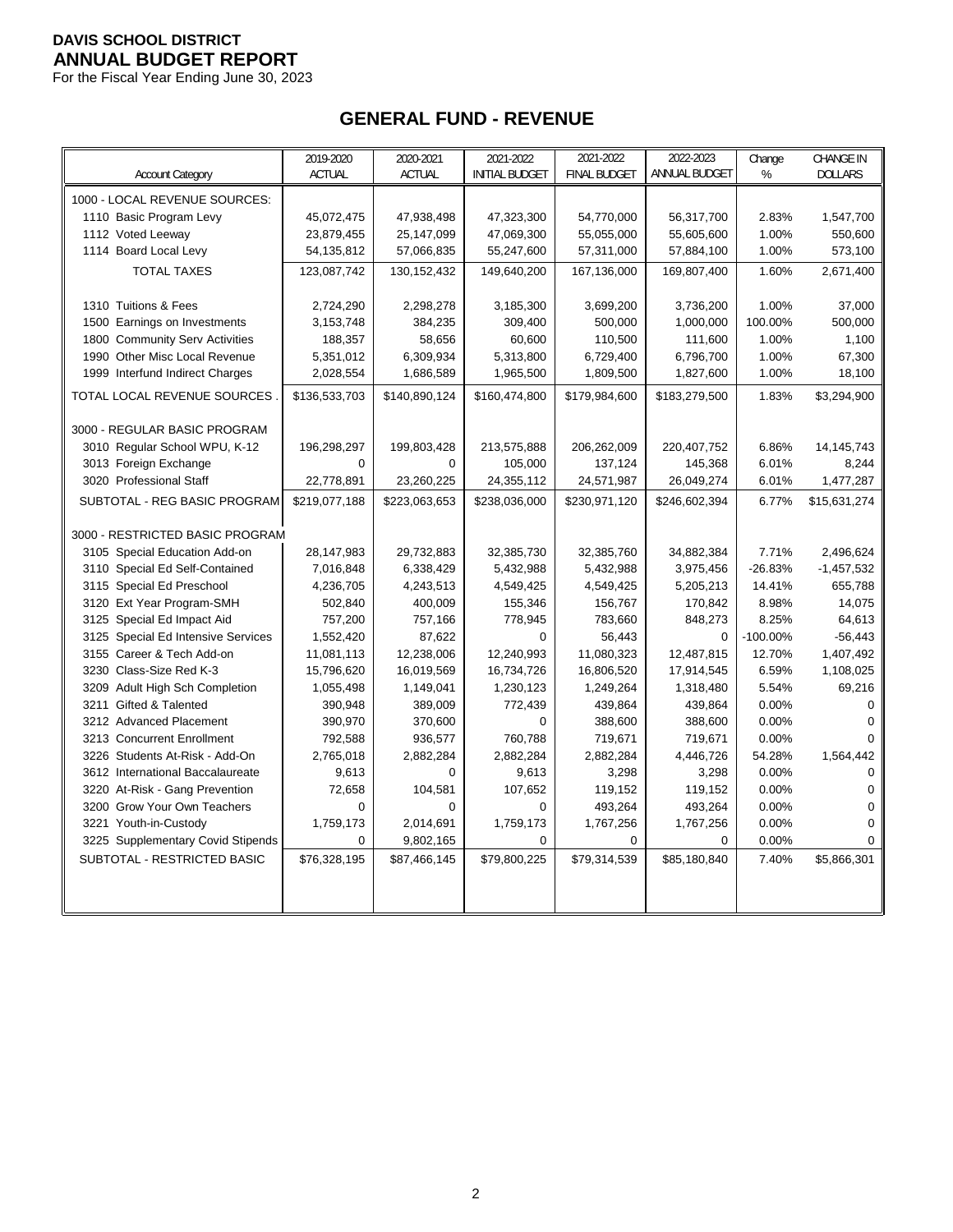For the Fiscal Year Ending June 30, 2023

# **GENERAL FUND - REVENUE** (continued)

|                                                 | 2019-2020     | 2020-2021     | 2021-2022             | 2021-2022           | 2022-2023     | Change    | CHANGE IN      |
|-------------------------------------------------|---------------|---------------|-----------------------|---------------------|---------------|-----------|----------------|
| <b>Account Category</b>                         | <b>ACTUAL</b> | <b>ACTUAL</b> | <b>INITIAL BUDGET</b> | <b>FINAL BUDGET</b> | ANNUAL BUDGET | %         | <b>DOLLARS</b> |
| 3000 - RELATED TO BASIC PROGRAM                 |               |               |                       |                     |               |           |                |
| 3410 Flexible Allocation WPU Dist               | 836,896       | 0             | $\Omega$              | $\Omega$            | 0             | 0.00%     | 0              |
| 3415 Pupil Transp-To & From Schl                | 7,816,961     | 7,849,641     | 8,583,069             | 8,889,597           | 9,175,634     | 3.22%     | 286,037        |
| 3468 School Nurses                              | 104,330       | 115,683       | 115,683               | 115,683             | 115,683       | 0.00%     | 0              |
| 3520 Trust Lands                                | 8,327,660     | 8,920,668     | 9,050,445             | 9,050,445           | 9,469,837     | 4.63%     | 419,392        |
| 3521 Teacher & Student Success Act              | 10,508,134    | 11,490,617    | 13,690,614            | 13,696,716          | 16,142,239    | 17.85%    | 2,445,523      |
| 3522 Student Health & Counseling                | 1,483,894     | 2,673,589     | 2,235,083             | 2,623,236           | 2,198,630     | $-16.19%$ | $-424,606$     |
| 3555 Voted Leeway                               | 34,235,582    | 35,407,222    | 30,212,588            | 23,416,451          | 30,441,386    | 30.00%    | 7,024,935      |
| 3560 Board Leeway                               | 9,850,687     | 11,619,322    | 7,553,147             | 6,548,000           | 8,839,800     | 35.00%    | 2,291,800      |
| 3635 Critical Languages                         | 192,500       | 341,477       | 341,477               | 312,937             | 312,937       | 0.00%     | O              |
| <b>Professional Learning Grants</b><br>3500     | 0             | 0             | 0                     | 394,477             | 394,477       | 0.00%     | <sup>0</sup>   |
| 3640 Early Intervention (USOE)                  | 429,852       | 958,438       | 1,454,960             | 1,454,960           | 1,534,512     | 5.47%     | 79,552         |
| 3655 Digital Teaching and Learning              | 1,639,028     | 2,961,236     | 1,994,326             | 1,955,405           | 1,955,405     | 0.00%     | 0              |
| 3700 Other State Revenue                        | 545,919       | 673,764       | 441,289               | 482,073             | 482,156       | 0.02%     | 83             |
| 3700 STEM Center Grants                         | 636,449       | 714,680       | 756,515               | 900,569             | 900,569       | 0.00%     | 0              |
| 3710 Driver Education                           | 584,908       | 703,381       | 762,304               | 703,000             | 703,000       | 0.00%     | 0              |
| 3799 Library Books and Resources                | 89,354        | 80,045        | 79,999                | 78,353              | 78,353        | 0.00%     | $\Omega$       |
| 3800 Supplement / Deferred Prog Re              | $-1,585,944$  | $-5,381,813$  | $-5,000,000$          | 1,343,928           | 1,343,928     | 0.00%     | O              |
| 3800 TSSP - Teacher Sal Supplmt                 | 1,892,153     | 1,964,354     | 1,818,000             | 2,000,000           | 2,000,000     | 0.00%     | $\Omega$       |
| 3805 State Reading Achievement                  | 1,277,882     | 1,271,098     | 1,236,443             | 1,222,777           | 1,189,514     | $-2.72%$  | $-33,263$      |
| <b>Teacher Supplies &amp; Materials</b><br>3851 | 573,940       | 575,882       | 575,581               | 560,268             | 559,836       | $-0.08%$  | $-432$         |
| 3800 Educator Professional Time                 | 0             | 0             | 0                     | 0                   | 6,393,802     | N/A       | 6,393,802      |
| 3876 Educator Salary Adjustments                | 18,952,326    | 19,416,196    | 18,952,326            | 19,382,200          | 19,382,200    | 0.00%     | $\Omega$       |
| 3881 USTAR Centers                              | 583,000       | 0             | $\Omega$              | $\Omega$            | $\Omega$      | 0.00%     | 0              |
| 3900 Early Intervention (State portion          | 1,025,420     | 1,087,869     | 1,015,098             | 1,261,566           | 1,261,566     | 0.00%     | $\Omega$       |
| 3900 Revenue From Other Agencies                | 188,629       | 0             | 28                    | $\Omega$            | 0             | 0.00%     | 0              |
| SUBTOTAL - RELATED TO BASIC                     | 100,189,560   | 103,443,349   | 95,868,975            | 96,392,641          | 114,875,465   | 19.17%    | 18,482,824     |
| TOTAL REVENUE STATE SOURCES                     | \$395,594,943 | \$413,973,147 | \$413,705,200         | \$406,678,300       | \$446,658,700 | 9.83%     | \$39,980,400   |
|                                                 |               |               |                       |                     |               |           |                |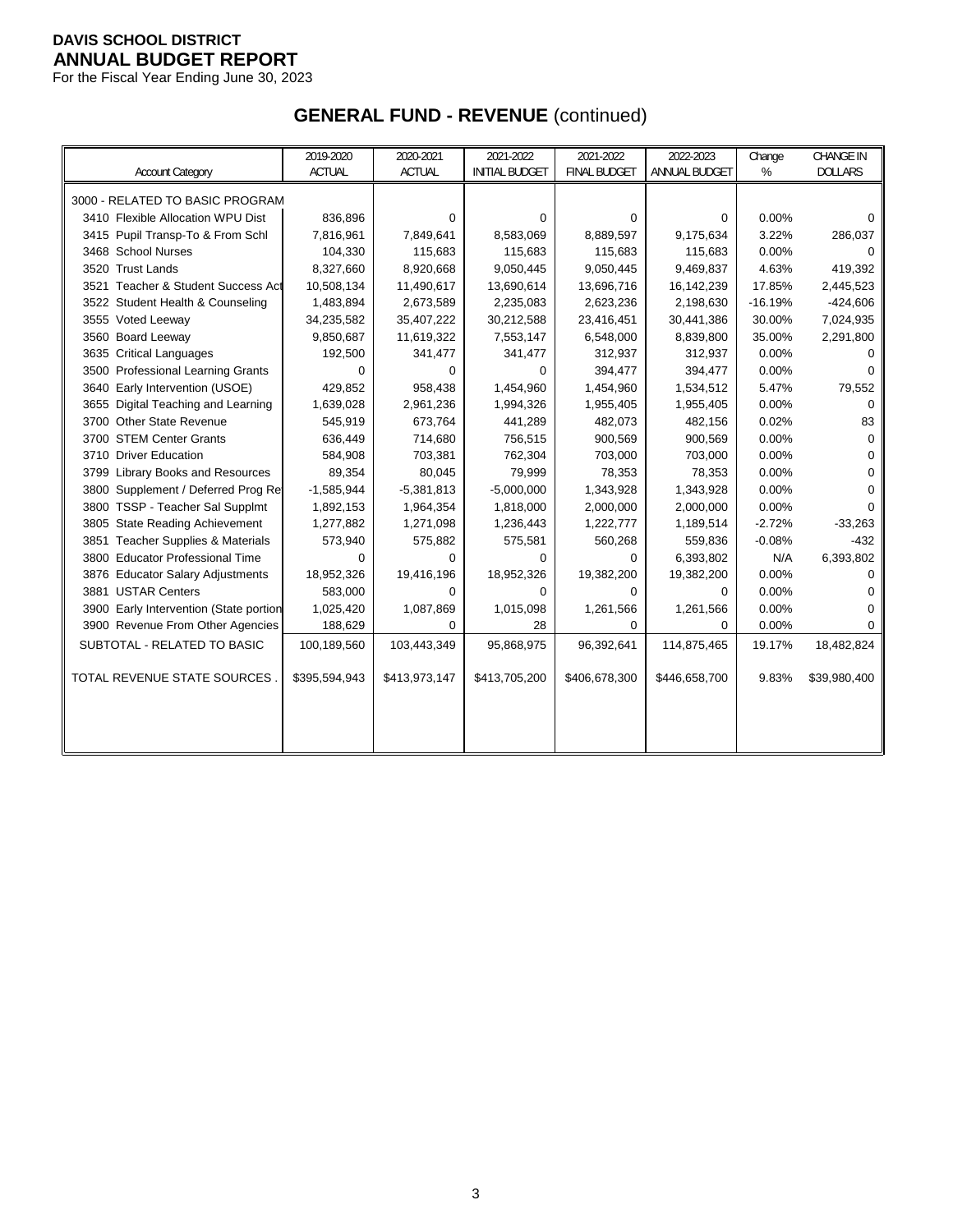For the Fiscal Year Ending June 30, 2023

# **GENERAL FUND - REVENUE** (continued)

|                                          | 2019-2020     | 2020-2021     | 2021-2022             | 2021-2022           | 2022-2023     | Change      | <b>CHANGE IN</b> |
|------------------------------------------|---------------|---------------|-----------------------|---------------------|---------------|-------------|------------------|
| <b>Account Category</b>                  | <b>ACTUAL</b> | <b>ACTUAL</b> | <b>INITIAL BUDGET</b> | <b>FINAL BUDGET</b> | ANNUAL BUDGET | %           | <b>DOLLARS</b>   |
| 4000 - REVENUE FEDERAL SOURCES:          |               |               |                       |                     |               |             |                  |
|                                          |               |               |                       |                     |               |             |                  |
| 4101 Title VIII - Impact Aid             | 718,579       | 521,452       | 702,700               | 520,000             | 520,000       | 0.00%       | 0                |
| 4300 ROTC Teacher Reimbursement          | 147,882       | 69,783        | 124,080               | 72,000              | 72,000        | 0.00%       | $\Omega$         |
| 4300 STEM Grants                         | 91,474        | 705,933       | 612,092               | 676,000             | 676,000       | 0.00%       | $\Omega$         |
| 4320 Headstart                           | 5,781,858     | 6,263,104     | 6,475,294             | 6,707,465           | 6,707,465     | 0.00%       | $\Omega$         |
| 4330 Title VII A - Indian Education      | 66,757        | 62,660        | 62,660                | 61,924              | 61,924        | 0.00%       | $\Omega$         |
| 4300 Other Direct Grants                 | 0             | $\Omega$      | $\Omega$              | 212,546             | 212,546       | 0.00%       | $\Omega$         |
| 4500 Title II A - Teacher Quality        | 1,020,207     | 945,526       | 1,065,118             | 1,124,391           | 1,124,391     | 0.00%       | $\Omega$         |
| Title I Grants<br>4511                   | 5,890,041     | 4,895,581     | 5,894,559             | 6,310,771           | 2,300,000     | $-63.55%$   | $-4,010,771$     |
| 4522 IDEA Part B - Pre-Schl              | 311,258       | 313,051       | 311,258               | 540,542             | 540,542       | 0.00%       | $\Omega$         |
| 4524 IDEA Part B Special Ed Formula      | 10,861,403    | 11,392,222    | 10,241,000            | 11,549,581          | 11,549,581    | 0.00%       | 0                |
| 4530 CTE Federal Funds                   | 618,786       | 643,709       | 641,457               | 722,736             | 722,736       | 0.00%       | $\Omega$         |
| 4541 Title III SC - English Lang. Acq    | 232,038       | 226,582       | 226,582               | 241,039             | 241,039       | 0.00%       | $\Omega$         |
| 4580 Adult Basic Education               | 419,059       | 495,553       | 430,553               | 405,511             | 405,511       | 0.00%       | $\Omega$         |
| 4600 21st Century After School           | 514,343       | 340,265       | 307,140               | 494,227             | 494,227       | 0.00%       | $\Omega$         |
| 4600 Other Federal Rev (thru State)      | 362,219       | 881,209       | 317,462               | 83,986              | 83,986        | 0.00%       | $\Omega$         |
| 4600 Early Intervention (Federal)        | 430,413       | 435,818       | 435,908               | 538,020             | 538,020       | 0.00%       | $\Omega$         |
| 4700 Americorps                          | 80,567        | 61,484        | 80,000                | 62,618              | 62,618        | 0.00%       | $\Omega$         |
| <b>Workforce Services Grants</b><br>4700 | 249,426       | 400,096       | 456,620               | 729,592             | 729,592       | 0.00%       | 0                |
| <b>Other Federal Revenue</b><br>4700     | 1,010,200     | 553,050       | 445,970               | 7,535,400           | 629,200       | $-91.65%$   | $-6,906,200$     |
| 4800 CARES ESSER II ESSER III            | $\Omega$      | 15,244,175    | 14,500,000            | 20,000,000          | 20,000,000    | 0.00%       | ∩                |
| 4200 ARP American Rescue Plan            | $\Omega$      | $\Omega$      | $\Omega$              | 2,106,229           | 0             | $-100.00\%$ | $-2,106,229$     |
| 4800 Title IV - Student Support          | 394,850       | 372,699       | 361,250               | 413,440             | 413,440       | 0.00%       | $\Omega$         |
| Medicaid Admin Outreach<br>4901          | 504,522       | 452,371       | 464,326               | 464,382             | 464,382       | 0.00%       | 0                |
| 4940 Medicaid Fee for Service            | 2,361,335     | 1,747,946     | 2,964,871             | 1,800,000           | 1,800,000     | 0.00%       | $\Omega$         |
| TOTAL REVENUE FEDERAL SOURCE             | \$32,067,217  | \$47,024,269  | \$47,120,900          | \$63,372,400        | \$50,349,200  | $-20.55%$   | $-13,023,200$    |
| 5200 Interfund Transfer                  | 0             | 0             | $\Omega$              | 0                   | 0             | 0.00%       | 0                |
| 5800 Use of Fund Balance                 | $\Omega$      | $\Omega$      | $\Omega$              | 0                   | 0             | 0.00%       | $\Omega$         |
|                                          |               |               |                       |                     |               |             |                  |
| <b>GRAND TOTAL REVENUE - GENERAL</b>     | \$564,195,863 | \$601,887,540 | \$621,300,900         | \$650,035,300       | \$680,287,400 | 4.65%       | \$30,252,101     |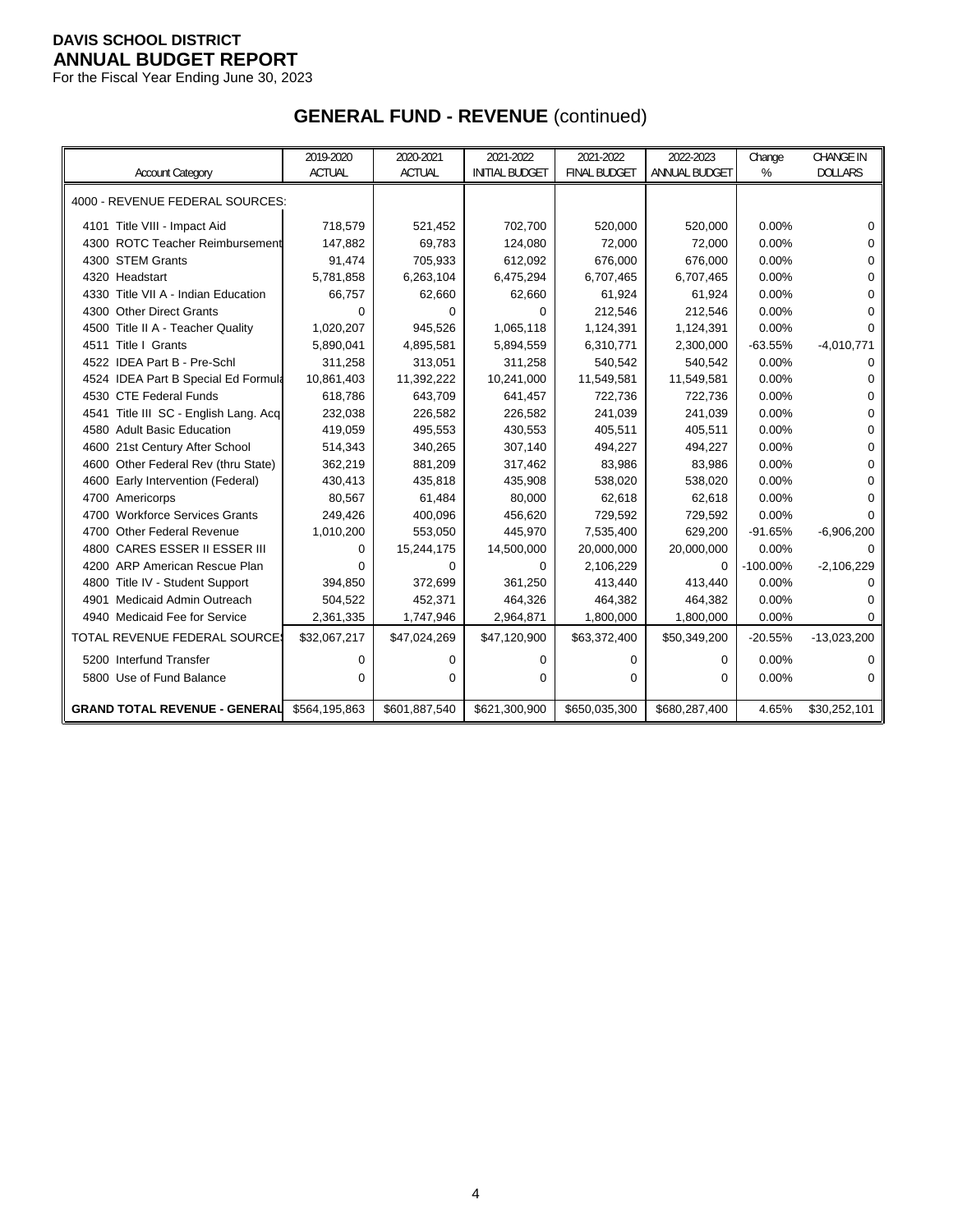For the Fiscal Year Ending June 30, 2023

## **GENERAL FUND - EXPENDITURE SUMMARY BY OBJECT**

|     |                                | 2019-2020     | 2020-2021     | 2021-2022             | 2021-2022           | 2022-2023     | Change    | <b>CHANGE IN</b> |
|-----|--------------------------------|---------------|---------------|-----------------------|---------------------|---------------|-----------|------------------|
|     | <b>Account Category</b>        | <b>ACTUAL</b> | <b>ACTUAL</b> | <b>INITIAL BUDGET</b> | <b>FINAL BUDGET</b> | ANNUAL BUDGET | %         | <b>DOLLARS</b>   |
| 100 | Salaries                       | 328,534,249   | 360,613,348   | 383,708,700           | 400,231,400         | 429,096,600   | 7.21%     | 28,865,200       |
| 210 | Retirement                     | 65,078,744    | 71,128,456    | 75,005,600            | 75,214,700          | 80,629,300    | 7.20%     | 5,414,600        |
| 220 | Social Security                | 23,515,369    | 25,902,687    | 27,464,600            | 28,088,700          | 30,198,700    | 7.51%     | 2,110,000        |
| 240 | Health Insurance               | 66,524,131    | 69,151,704    | 70,584,000            | 67,977,800          | 69,157,600    | 1.74%     | 1,179,800        |
| 270 | Industrial Insurance           | 880,267       | 836,987       | 800,000               | 925,100             | 925,100       | $0.00\%$  |                  |
| 280 | <b>Other Benefits</b>          | 189,486       | 125,685       | 183,000               | 14,200              | 14,200        | $0.00\%$  |                  |
|     | TOTAL BENEFITS                 | 156,187,997   | 167,145,519   | 174,037,200           | 172,220,500         | 180,924,900   | 5.05%     | 8,704,400        |
| 300 | <b>Professional Services</b>   | 4,474,513     | 4,235,179     | 4,499,000             | 6,190,500           | 6,190,500     | $0.00\%$  |                  |
| 400 | Repair / Rental of Equipment   | 2,405,795     | 2,408,092     | 2,515,000             | 2,518,700           | 2,518,700     | 0.00%     |                  |
| 500 | Misc. Purchased Services       | 5,371,935     | 4,852,705     | 4,948,000             | 7,224,600           | 7,224,600     | $0.00\%$  |                  |
|     | TOTAL PURCHASED SERV.          | 12,252,243    | 11,495,976    | 11,962,000            | 15,933,800          | 15,933,800    | $0.00\%$  | 0                |
| 600 | Supplies & Materials           | 47,074,001    | 50,426,900    | 48,632,000            | 57,682,800          | 50,365,300    | $-12.69%$ | $-7,317,500$     |
| 700 | Equipment                      | 2,231,580     | 2,691,827     | 2,620,000             | 3,719,200           | 3,719,200     | $0.00\%$  |                  |
| 800 | Fees & Misc. Expenses          | 188,229       | 348,951       | 341,000               | 247,600             | 247,600       | $0.00\%$  |                  |
|     | TOTAL EXPENDITURES             | \$546,468,299 | \$592,722,521 | \$621,300,900         | \$650,035,300       | \$680,287,400 | 4.65%     | \$30,252,100     |
|     | Increase to Fund Balance       | 0             | 0             | 0                     | 0                   | $\Omega$      | $0.00\%$  |                  |
|     | TOTAL EXPENDITURES & OTHER USE | 546,468,299   | 592,722,521   | 621,300,900           | 650,035,300         | 680,287,400   | 4.65%     | 30,252,100       |

# **GENERAL FUND - EXPENDITURE SUMMARY BY FUNCTION**

|                                 | 2019-2020     | 2020-2021     | 2021-2022      | 2021-2022           | 2022-2023     | Change   | <b>CHANGE IN</b> |
|---------------------------------|---------------|---------------|----------------|---------------------|---------------|----------|------------------|
| <b>Account Category</b>         | <b>ACTUAL</b> | <b>ACTUAL</b> | INITIAL BUDGET | <b>FINAL BUDGET</b> | ANNUAL BUDGET | %        | <b>DOLLARS</b>   |
| 1000 - INSTRUCTION              | 372,184,869   | 404,827,865   | 425,785,200    | 442,622,300         | 459,452,800   | 3.80%    | 16,830,500       |
| 2100 - STUDENT SUPPORT SERVICES | 21,011,361    | 25,169,180    | 26,810,000     | 32,318,400          | 34,734,300    | 7.48%    | 2,415,900        |
| 2200 - INSTRUCTIONAL SUPPORT    | 23,998,482    | 25,158,932    | 26,757,000     | 28,262,200          | 32,300,700    | 14.29%   | 4,038,500        |
| 2300 - GENERAL ADMINISTRATION   | 3,526,653     | 3,614,428     | 3,913,600      | 4,124,300           | 4,273,200     | 3.61%    | 148,900          |
| 2400 - SCHOOL ADMINISTRATION    | 41,875,458    | 45,231,000    | 47,868,000     | 46,856,500          | 49,706,000    | 6.08%    | 2,849,500        |
| <b>2500 - CENTRAL</b>           | 18,198,533    | 20,053,962    | 20,911,000     | 21,033,100          | 22,179,800    | 5.45%    | 1,146,700        |
| 2600 - OPERATIONS & MAINTENANCE | 52,245,458    | 54,462,365    | 54,617,500     | 58,306,700          | 60,436,900    | 3.65%    | 2,130,200        |
| 2700 - STUDENT TRANSPORTATION   | 13,427,485    | 14,204,789    | 14,638,600     | 16,511,800          | 17,203,700    | 4.19%    | 691,900          |
| 3300 - COMMUNITY SERVICES       |               |               |                |                     | $\Omega$      | $0.00\%$ |                  |
| <b>TOTAL EXPENDITURES</b>       | 546,468,299   | 592,722,521   | 621,300,900    | 650,035,300         | 680,287,400   | 4.65%    | 30,252,100       |
| Increase to Fund Balance        |               |               |                |                     | 0             |          |                  |
| TOTAL EXPENDITURES & OTHER USI  | 546,468,299   | 592,722,521   | 621,300,900    | 650,035,300         | 680,287,400   | 4.65%    | 30,252,100       |

# **GENERAL FUND - REVENUE SUMMARY BY SOURCE**

| <b>Account Category</b>                                                                                                            | 2019-2020<br><b>ACTUAL</b>                             | 2020-2021<br><b>ACTUAL</b>                               | 2021-2022<br><b>INITIAL BUDGET</b>                     | 2021-2022<br><b>FINAL BUDGET</b>                       | 2022-2023<br>ANNUAL BUDGET                                  | Change<br>%                                      | <b>CHANGE IN</b><br><b>DOLLARS</b>                       |
|------------------------------------------------------------------------------------------------------------------------------------|--------------------------------------------------------|----------------------------------------------------------|--------------------------------------------------------|--------------------------------------------------------|-------------------------------------------------------------|--------------------------------------------------|----------------------------------------------------------|
| 1000 - TAX REVENUE<br>1900 - OTHER LOCAL REVENUE<br>3000 - STATE REVENUE<br>4000 - FEDERAL REVENUE<br>5000 - OTHER REVENUE SOURCES | 123,087,742<br>13.445.961<br>395,594,943<br>32.067.217 | 130, 152, 432<br>10,737,692<br>413,973,147<br>47.024.269 | 149,640,200<br>10,834,600<br>413,705,200<br>47,120,900 | 167,136,000<br>12,848,600<br>406,678,300<br>63,372,400 | 169,807,400<br>13.472.100<br>446,658,700<br>50,349,200<br>0 | 1.60%<br>4.85%<br>9.83%<br>$-20.55%$<br>$0.00\%$ | 2,671,400<br>623,500<br>39,980,400<br>$-13.023.200$<br>0 |
| <b>GRAND TOTAL - GENERAL FUND</b>                                                                                                  | \$564,195,863                                          | \$601,887,540                                            | \$621,300,900                                          | \$650,035,300                                          | \$680,287,400                                               | 4.65%                                            | \$30,252,101                                             |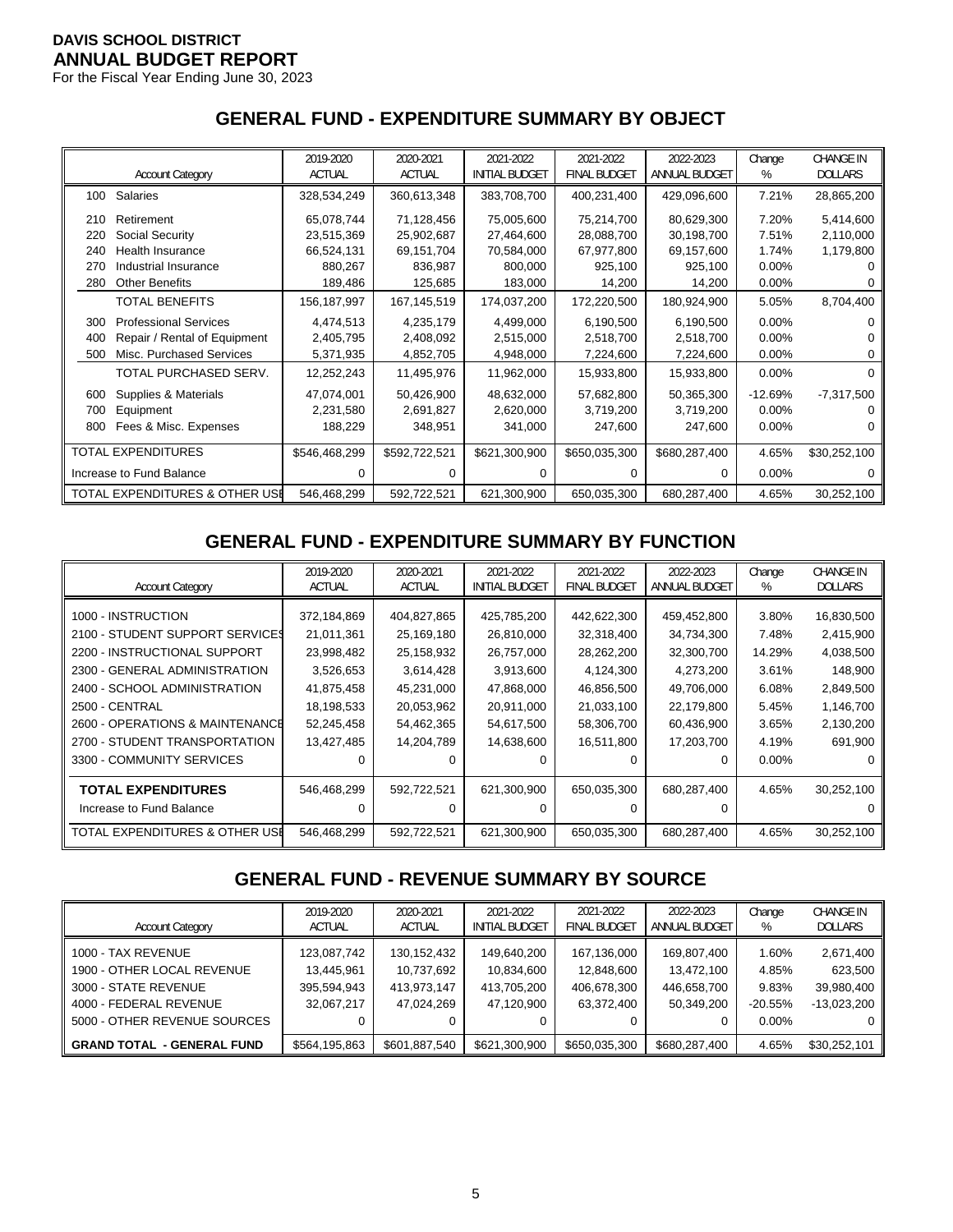For the Fiscal Year Ending June 30, 2023

# **GENERAL FUND - EXPENDITURES**

|     |                                 | 2019-2020     | 2020-2021   | 2021-2022             | 2021-2022           | 2022-2023     | Change    | <b>CHANGE IN</b> |
|-----|---------------------------------|---------------|-------------|-----------------------|---------------------|---------------|-----------|------------------|
|     | <b>Account Category</b>         | <b>ACTUAL</b> | ACTUAL      | <b>INITIAL BUDGET</b> | <b>FINAL BUDGET</b> | ANNUAL BUDGET | %         | <b>DOLLARS</b>   |
|     | 1000 - INSTRUCTION              |               |             |                       |                     |               |           |                  |
| 131 | Sal-Teachers                    | 201,893,557   | 221,020,204 | 234,766,200           | 241,093,800         | 257,453,900   | 6.79%     | 16,360,100       |
| 132 | Sal-Substitutes                 | 2,425,646     | 2,013,758   | 2,000,000             | 3,180,400           | 3,180,400     | 0.00%     | 0                |
| 160 | Sal-Teacher Assistants          | 25,328,128    | 28,925,582  | 31,800,000            | 36,015,300          | 38,464,300    | 6.80%     | 2,449,000        |
|     | <b>TOTAL SALARIES</b>           | 229,647,331   | 251,959,544 | 268,566,200           | 280,289,500         | 299,098,600   | 6.71%     | 18,809,100       |
|     |                                 |               |             |                       |                     |               |           |                  |
| 210 | Retirement                      | 45,286,660    | 49,675,853  | 52,046,000            | 52,455,600          | 56,022,600    | 6.80%     | 3,567,000        |
| 220 | <b>Social Security</b>          | 16,585,775    | 18,250,266  | 19,186,000            | 19,948,000          | 21,304,500    | 6.80%     | 1,356,500        |
| 240 | Insurance                       | 47,793,068    | 49,690,854  | 50,490,000            | 47,538,000          | 48,013,400    | 1.00%     | 475,400          |
| 270 | <b>Workers Compensation</b>     | 880,267       | 836,987     | 800,000               | 925,100             | 925,100       | 0.00%     | 0                |
| 280 | Unemployment Ins                | 104,218       | 42,327      | 100,000               | 6,800               | 6,800         | 0.00%     | 0                |
|     | <b>TOTAL BENEFITS</b>           | 110,649,988   | 118,496,287 | 122,622,000           | 120,873,500         | 126,272,400   | 4.47%     | 5,398,900        |
| 300 | <b>Professional Services</b>    | 3,174,736     | 3,306,254   | 3,600,000             | 4,058,600           | 4,058,600     | 0.00%     | 0                |
| 400 | Repair/Rental of Equip          | 272,198       | 160,275     | 237,000               | 231,800             | 231,800       | 0.00%     | 0                |
| 500 | Misc. Purchased Services        | 327,278       | 462,872     | 660,000               | 843,300             | 843,300       | 0.00%     | 0                |
|     | TOTAL PURCHASED SERV.           | 3,774,212     | 3,929,401   | 4,497,000             | 5,133,700           | 5,133,700     | 0.00%     | 0                |
| 610 | Supplies                        | 11,956,709    | 12,684,080  | 13,000,000            | 15,278,600          | 14,801,100    | $-3.13%$  | $-477,500$       |
| 641 | <b>Textbooks</b>                | 3,252,734     | 1,164,939   | 3,000,000             | 1,614,400           | 1,614,400     | 0.00%     | 0                |
| 650 | Instructional Technology        | 11,651,972    | 13,339,354  | 10,100,000            | 16,182,700          | 9,282,700     | $-42.64%$ | $-6,900,000$     |
| 680 | <b>Other Material</b>           | 623,357       | 2,621,929   | 3,200,000             | 1,280,100           | 1,280,100     | 0.00%     | 0                |
|     | <b>TOTAL SUPPLIES</b>           | 27,484,772    | 29,810,302  | 29,300,000            | 34,355,800          | 26,978,300    | $-21.47%$ | $-7,377,500$     |
|     |                                 |               |             |                       |                     |               |           |                  |
| 700 | Equipment                       | 628,566       | 621,069     | 600,000               | 1,819,800           | 1,819,800     | 0.00%     | 0                |
| 800 | Other                           | 0             | 11,262      | 200,000               | 150,000             | 150,000       | 0.00%     | $\Omega$         |
|     | TOTAL INSTRUCTION               | 372,184,869   | 404,827,865 | 425,785,200           | 442,622,300         | 459,452,800   | 3.80%     | 16,830,500       |
|     | 2100 - STUDENT SUPPORT SERVICES |               |             |                       |                     |               |           |                  |
| 141 | Sal-Social Work                 | 1,310,911     | 1,440,193   | 1,590,000             | 1,564,900           | 2,071,300     | 32.36%    | 506,400          |
| 142 | Sal-Guidance                    | 9,465,890     | 10,840,930  | 11,660,000            | 11,577,800          | 12,365,100    | 6.80%     | 787,300          |
| 143 | Sal-Nurses                      | 1,062,176     | 1,380,324   | 1,378,000             | 1,540,100           | 1,644,800     | 6.80%     | 104,700          |
| 144 | Sal-Psychologists               | 2,275,525     | 2,476,327   | 2,650,000             | 2,926,400           | 3,125,400     | 6.80%     | 199,000          |
| 152 | Sal-Clerical                    | 96,655        | 1,300,288   | 1,272,000             | 5,623,300           | 6,005,700     | 6.80%     | 382,400          |
|     | <b>TOTAL SALARIES</b>           | 14,211,157    | 17,438,062  | 18,550,000            | 23,232,500          | 25,212,300    | 8.52%     | 1,979,800        |
| 210 | Retirement                      | 3,096,987     | 3,520,656   | 3,816,000             | 3,826,100           | 4,086,300     | 6.80%     | 260,200          |
| 220 | Social Security                 | 1,037,121     | 1,276,091   | 1,378,000             | 1,392,300           | 1,537,000     | 10.39%    | 144,700          |
|     | 240 Insurance                   | 2,548,746     | 2,750,781   | 2,856,000             | 3,115,400           | 3,146,600     | 1.00%     | 31,200           |
|     | <b>TOTAL BENEFITS</b>           | 6,682,854     | 7,547,528   | 8,050,000             | 8,333,800           | 8,769,900     | 5.23%     | 436,100          |
|     |                                 |               |             |                       |                     |               |           |                  |
| 300 | <b>Professional Services</b>    | 3,165         | 3,000       | 0                     | 600,000             | 600,000       | 0.00%     | 0                |
| 500 | Misc. Purchased Services        | 55,755        | 32,158      | 40,000                | 45,000              | 45,000        | 0.00%     | 0                |
|     | TOTAL PURCHASED SERV.           | 58,920        | 35,158      | 40,000                | 645,000             | 645,000       | 0.00%     | $\Omega$         |
|     | 600 Supplies                    | 58,430        | 148,432     | 170,000               | 107,100             | 107,100       | 0.00%     | 0                |
|     | 700 Equipment                   | 0             | 0           | 0                     | 0                   | 0             | 0.00%     | 0                |
|     | TOTAL STUDENT SUPPORT SERVICE   | 21,011,361    | 25,169,180  | 26,810,000            | 32,318,400          | 34,734,300    | 7.48%     | 2,415,900        |
|     |                                 |               |             |                       |                     |               |           |                  |
|     |                                 |               |             |                       |                     |               |           |                  |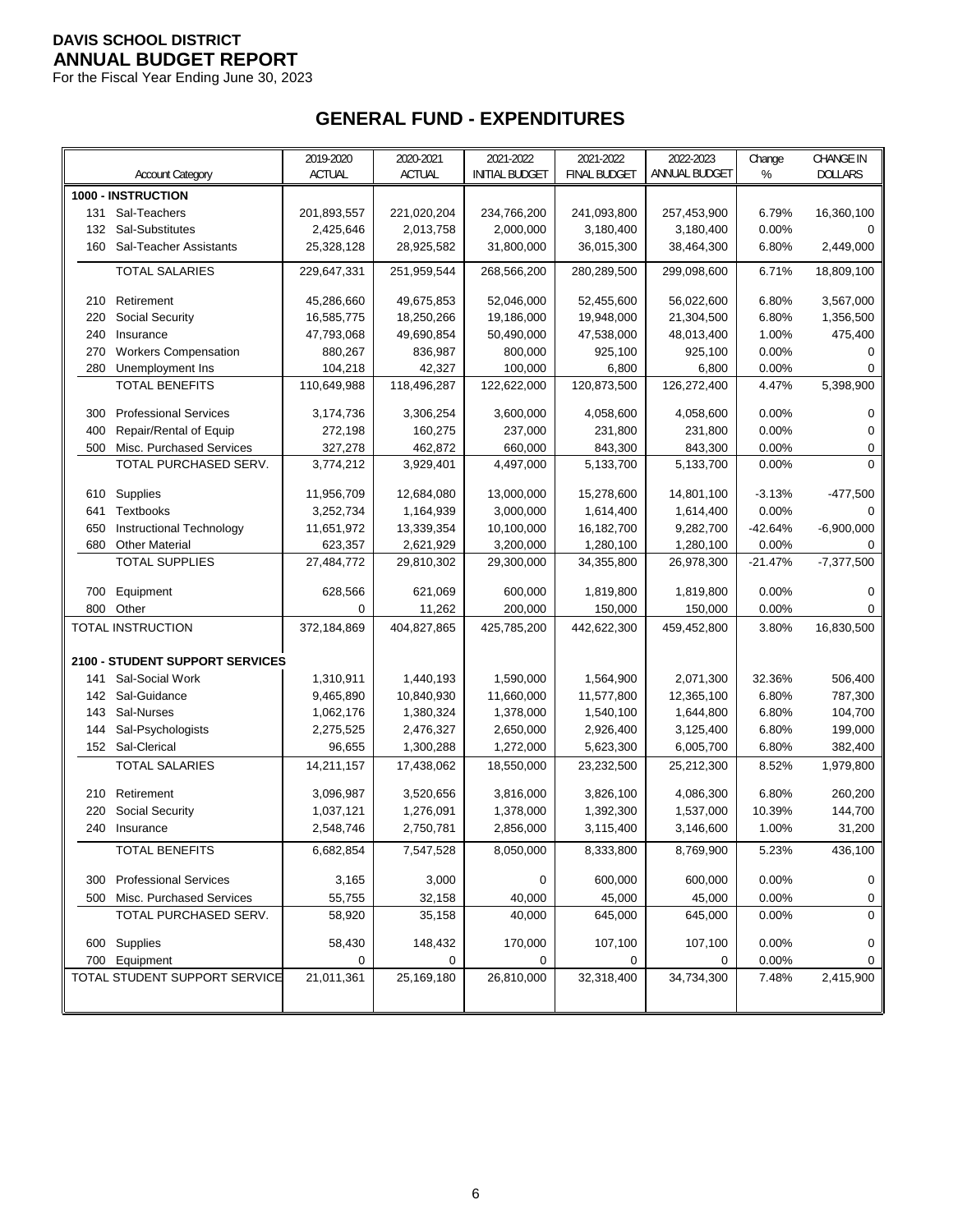For the Fiscal Year Ending June 30, 2023

|     |                                      | 2019-2020     | 2020-2021     | 2021-2022             | 2021-2022           | 2022-2023     | Change | <b>CHANGE IN</b> |
|-----|--------------------------------------|---------------|---------------|-----------------------|---------------------|---------------|--------|------------------|
|     | <b>Account Category</b>              | <b>ACTUAL</b> | <b>ACTUAL</b> | <b>INITIAL BUDGET</b> | <b>FINAL BUDGET</b> | ANNUAL BUDGET | %      | <b>DOLLARS</b>   |
|     | 2200 - INSTRUCTIONAL STAFF SUPPORT   |               |               |                       |                     |               |        |                  |
| 115 | Sal-Supervisors                      | 5,458,348     | 6,102,455     | 6,466,000             | 7,185,500           | 9,174,100     | 27.68% | 1,988,600        |
| 145 | Sal-Media Certificated               | 1,791,397     | 1,921,630     | 2,014,000             | 1,941,100           | 2,073,100     | 6.80%  | 132,000          |
| 152 | Sal-Clerical                         | 2,298,979     | 2,375,277     | 2,544,000             | 2,599,400           | 2,776,200     | 6.80%  | 176,800          |
| 162 | Sal-Media Aides                      | 1,601,671     | 1,717,827     | 1,908,000             | 1,709,000           | 1,825,200     | 6.80%  | 116,200          |
| 184 | School Technology Spec.              | 3,531,670     | 3,875,787     | 4,452,000             | 4,414,000           | 4,714,200     | 6.80%  | 300,200          |
|     | <b>TOTAL SALARIES</b>                | 14,682,065    | 15,992,976    | 17,384,000            | 17,849,000          | 20,562,800    | 15.20% | 2,713,800        |
|     |                                      |               |               |                       |                     |               |        |                  |
| 210 | Retirement                           | 3,206,281     | 3,485,189     | 3,710,000             | 3,794,500           | 4,352,500     | 14.71% | 558,000          |
| 220 | Social Security                      | 1,027,495     | 1,128,435     | 1,272,000             | 1,232,800           | 1,466,600     | 18.96% | 233,800          |
| 240 | Insurance                            | 3,043,431     | 3,104,941     | 3,162,000             | 3,293,100           | 3,826,000     | 16.18% | 532,900          |
| 290 | <b>Other Benefits</b>                | 6,476         | 31            | 1,000                 | 0                   | $\mathbf 0$   | 0.00%  | $\mathbf 0$      |
|     | <b>TOTAL BENEFITS</b>                | 7,283,683     | 7,718,596     | 8,145,000             | 8,320,400           | 9,645,100     | 15.92% | 1,324,700        |
|     |                                      |               |               |                       |                     |               |        |                  |
| 300 | <b>Professional Services</b>         | 342,870       | 196,208       | 160,000               | 313,000             | 313,000       | 0.00%  | $\mathbf 0$      |
| 400 | Repair/Rental of Equipment           | $\mathbf 0$   | $\mathbf 0$   | $\mathbf 0$           | $\mathbf 0$         | $\mathbf 0$   | 0.00%  | 0                |
| 500 | Misc. Purchased Services             | 426,076       | 121,000       | 88,000                | 389,300             | 389,300       | 0.00%  | 0                |
|     | TOTAL PURCHASED SERV.                | 768,946       | 317,208       | 248,000               | 702,300             | 702,300       | 0.00%  | 0                |
|     |                                      |               |               |                       |                     |               |        |                  |
| 610 | Supplies                             | 943,217       | 867,849       | 600,000               | 1,171,500           | 1,171,500     | 0.00%  | 0                |
| 644 | <b>Library Books</b>                 | 205,470       | 166,569       | 210,000               | 164,000             | 164,000       | 0.00%  | 0                |
| 660 | Audio / Visual Material              | 96,859        | 30,663        | 100,000               | 55,000              | 55,000        | 0.00%  | $\mathbf 0$      |
| 700 | Equipment                            | 18,242        | 65,071        | 70,000                | $\mathbf 0$         | 0             | 0.00%  | $\Omega$         |
|     | TOTAL INSTRUCTIONAL STAFF SUPP       | 23,998,482    | 25,158,932    | 26,757,000            | 28,262,200          | 32,300,700    | 14.29% | 4,038,500        |
|     |                                      |               |               |                       |                     |               |        |                  |
|     | <b>2300 - GENERAL ADMINISTRATION</b> |               |               |                       |                     |               |        |                  |
| 114 | Sal-Administrators                   | 1,116,614     | 1,124,260     | 1,272,000             | 1,322,400           | 1,412,300     | 6.80%  | 89,900           |
| 152 | Sal-Clerical                         | 223,079       | 277,070       | 318,000               | 381,800             | 407,800       | 6.81%  | 26,000           |
|     | <b>TOTAL SALARIES</b>                | 1,339,693     | 1,401,330     | 1,590,000             | 1,704,200           | 1,820,100     | 6.80%  | 115,900          |
|     |                                      |               |               |                       |                     |               |        |                  |
| 210 | Retirement                           | 286,131       | 309,205       | 328,600               | 354,700             | 378,800       | 6.79%  | 24,100           |
| 220 | Social Security                      | 74,391        | 80,692        | 106,000               | 103,500             | 110,500       | 6.76%  | 7,000            |
| 240 | Insurance                            | 196,733       | 183,858       | 204,000               | 192,100             | 194,000       | 0.99%  | 1,900            |
|     | <b>TOTAL BENEFITS</b>                | 557,255       | 573,755       | 638,600               | 650,300             | 683,300       | 5.07%  | 33,000           |
| 300 | <b>Professional Services</b>         | 208,871       | 178,166       | 160,000               | 241,400             | 241,400       | 0.00%  | $\mathbf 0$      |
| 500 | Misc Services - Insurance            | 1,146,452     | 1,284,872     | 1,300,000             | 1,195,000           | 1,195,000     | 0.00%  | 0                |
|     | TOTAL PURCHASED SERV.                | 1,355,323     | 1,463,038     | 1,460,000             | 1,436,400           | 1,436,400     | 0.00%  | $\overline{0}$   |
|     |                                      |               |               |                       |                     |               |        |                  |
| 600 | Supplies                             | 146,120       | 170,988       | 150,000               | 266,000             | 266,000       | 0.00%  | $\mathbf 0$      |
| 800 | Other Fees / Dues                    | 128,262       | 5,317         | 75,000                | 67,400              | 67,400        | 0.00%  | 0                |
|     | TOTAL GENERAL ADMINISTRATION         | 3,526,653     | 3,614,428     | 3,913,600             | 4,124,300           | 4,273,200     | 3.61%  | 148,900          |
|     |                                      |               |               |                       |                     |               |        |                  |
|     |                                      |               |               |                       |                     |               |        |                  |
|     |                                      |               |               |                       |                     |               |        |                  |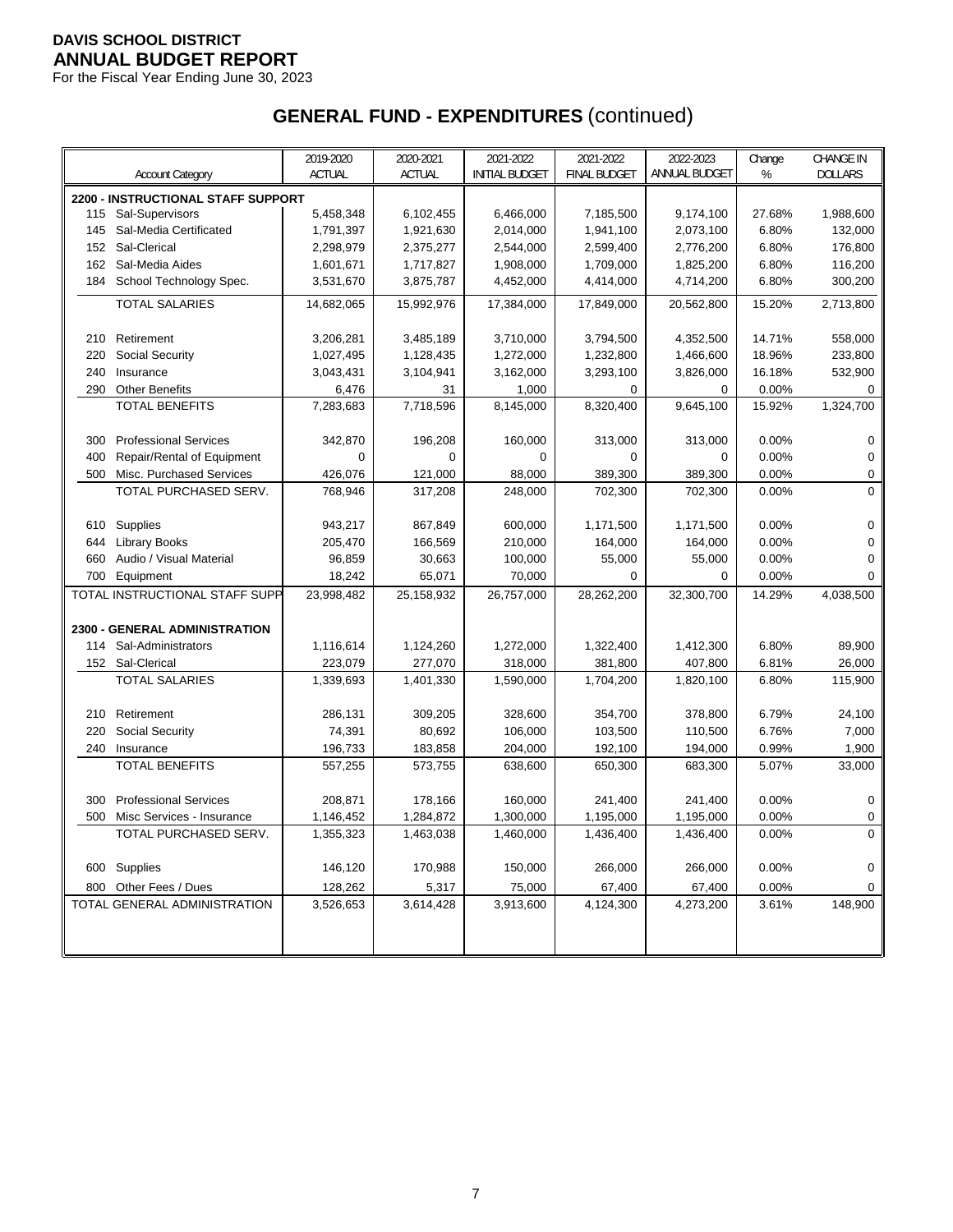For the Fiscal Year Ending June 30, 2023

|     |                                | 2019-2020     | 2020-2021      | 2021-2022             | 2021-2022           | 2022-2023       | Change | <b>CHANGE IN</b> |
|-----|--------------------------------|---------------|----------------|-----------------------|---------------------|-----------------|--------|------------------|
|     | <b>Account Category</b>        | <b>ACTUAL</b> | <b>ACTUAL</b>  | <b>INITIAL BUDGET</b> | <b>FINAL BUDGET</b> | ANNUAL BUDGET   | %      | <b>DOLLARS</b>   |
|     | 2400 - SCHOOL ADMINISTRATION   |               |                |                       |                     |                 |        |                  |
| 121 | Sal-Administrators             | 21,470,986    | 23,298,643     | 24,698,000            | 24,288,500          | 25,940,100      | 6.80%  | 1,651,600        |
|     | 152 Sal-Clerical               | 6,803,790     | 7,407,282      | 7,844,000             | 7,557,200           | 8,071,100       | 6.80%  | 513,900          |
|     | <b>TOTAL SALARIES</b>          | 28,274,776    | 30,705,925     | 32,542,000            | 31,845,700          | 34,011,200      | 6.80%  | 2,165,500        |
|     |                                |               |                |                       |                     |                 |        |                  |
| 210 | Retirement                     | 6,155,407     | 6,673,896      | 7,102,000             | 6,919,500           | 7,390,000       | 6.80%  | 470,500          |
| 220 | Social Security                | 2,017,435     | 2,198,805      | 2,332,000             | 2,293,700           | 2,449,700       | 6.80%  | 156,000          |
|     | 240 Insurance                  | 5,359,723     | 5,616,038      | 5,814,000             | 5,747,200           | 5,804,700       | 1.00%  | 57,500           |
|     | <b>TOTAL BENEFITS</b>          | 13,532,565    | 14,488,739     | 15,248,000            | 14,960,400          | 15,644,400      | 4.57%  | 684,000          |
| 300 | <b>Professional Services</b>   | 456           |                | 2,000                 |                     |                 | 0.00%  | $\mathbf 0$      |
| 500 | Misc. Purchased Services       | 42,158        | 2,144<br>7,745 | 50,000                | 1,700<br>20,000     | 1,700<br>20,000 | 0.00%  | 0                |
|     | TOTAL PURCHASED SERV.          | 42,614        | 9,889          | 52,000                | 21,700              | 21,700          | 0.00%  | 0                |
|     |                                |               |                |                       |                     |                 |        |                  |
| 600 | Supplies                       | 2,628         | 3,197          | 2,000                 | 5,000               | 5,000           | 0.00%  | 0                |
| 800 | Other Fees / Dues              | 22,875        | 23,250         | 24,000                | 23,700              | 23,700          | 0.00%  | 0                |
|     | TOTAL SCHOOL ADMINISTRATION    | 41,875,458    | 45,231,000     | 47,868,000            | 46,856,500          | 49,706,000      | 6.08%  | 2,849,500        |
|     |                                |               |                |                       |                     |                 |        |                  |
|     | 2500 - CENTRAL                 |               |                |                       |                     |                 |        |                  |
|     | 100 Salaries                   | 11,139,914    | 12,027,403     | 12,720,000            | 12,851,200          | 13,725,100      | 6.80%  | 873,900          |
| 210 | Retirement                     | 2,414,153     | 2,559,562      | 2,862,000             | 2,748,700           | 2,935,600       | 6.80%  | 186,900          |
| 220 | <b>Social Security</b>         | 800,385       | 852,000        | 954,000               | 921,900             | 984,600         | 6.80%  | 62,700           |
| 240 | Insurance                      | 2,058,468     | 2,233,134      | 2,397,000             | 2,322,700           | 2,345,900       | 1.00%  | 23,200           |
| 290 | <b>Other Benefits</b>          | 758           | $\mathbf 0$    | 1,000                 | 0                   | 0               | 0.00%  | $\mathbf 0$      |
|     | <b>TOTAL BENEFITS</b>          | 5,273,764     | 5,644,696      | 6,214,000             | 5,993,300           | 6,266,100       | 4.55%  | 272,800          |
|     |                                |               |                |                       |                     |                 |        |                  |
| 300 | <b>Professional Services</b>   | 741,220       | 547,075        | 574,000               | 790,400             | 790,400         | 0.00%  | $\mathbf 0$      |
| 400 | Repair / Rental of Equipment   | 113,389       | 128,872        | 141,000               | 188,300             | 188,300         | 0.00%  | 0                |
| 500 | Misc. Purchased Services       | 116,184       | 121,712        | 110,000               | 154,000             | 154,000         | 0.00%  | 0                |
|     | TOTAL PURCHASED SERV.          | 970,793       | 797,659        | 825,000               | 1,132,700           | 1,132,700       | 0.00%  | 0                |
| 600 | Supplies                       | 665,307       | 1,222,932      | 1,100,000             | 1,005,400           | 1,005,400       | 0.00%  | 0                |
| 700 | Equipment                      | 148,416       | 88,897         | 50,000                | 50,000              | 50,000          | 0.00%  | 0                |
| 800 | Other                          | 339           | 272,375        | 2,000                 | 500                 | 500             | 0.00%  | 0                |
|     | TOTAL BUSINESS SUPPORT SERVICI | 18,198,533    | 20,053,962     | 20,911,000            | 21,033,100          | 22,179,800      | 5.45%  | 1,146,700        |
|     |                                |               |                |                       |                     |                 |        |                  |
|     |                                |               |                |                       |                     |                 |        |                  |
|     |                                |               |                |                       |                     |                 |        |                  |
|     |                                |               |                |                       |                     |                 |        |                  |
|     |                                |               |                |                       |                     |                 |        |                  |
|     |                                |               |                |                       |                     |                 |        |                  |
|     |                                |               |                |                       |                     |                 |        |                  |
|     |                                |               |                |                       |                     |                 |        |                  |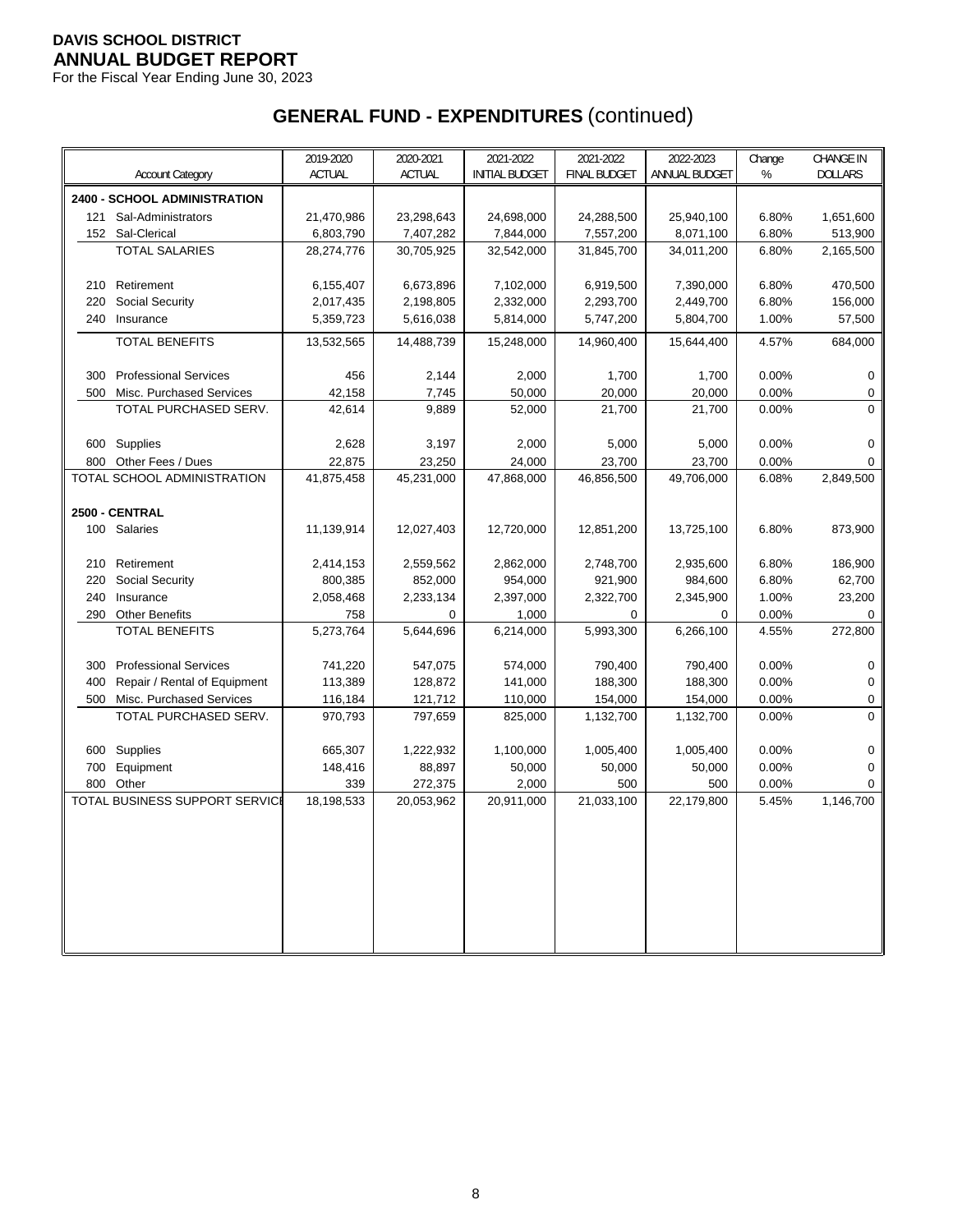For the Fiscal Year Ending June 30, 2023

|     |                                            | 2019-2020     | 2020-2021  | 2021-2022             | 2021-2022           | 2022-2023     | Change | <b>CHANGE IN</b> |
|-----|--------------------------------------------|---------------|------------|-----------------------|---------------------|---------------|--------|------------------|
|     | <b>Account Category</b>                    | <b>ACTUAL</b> | ACTUAL     | <b>INITIAL BUDGET</b> | <b>FINAL BUDGET</b> | ANNUAL BUDGET | %      | <b>DOLLARS</b>   |
|     | <b>2600 - OPERATIONS &amp; MAINTENANCE</b> |               |            |                       |                     |               |        |                  |
|     | 152 Sal - Sec & Clerical                   | 400,735       | 426,682    | 450,500               | 462,300             | 493,700       | 6.79%  | 31,400           |
| 181 | Sal - Supervisors                          | 681,500       | 756,708    | 742,000               | 770,000             | 822,400       | 6.81%  | 52,400           |
|     | 182 Sal - Cust/ Maint Pers                 | 21,178,939    | 22,662,840 | 23,638,000            | 22,997,400          | 24,561,200    | 6.80%  | 1,563,800        |
|     | <b>TOTAL SALARIES</b>                      | 22,261,174    | 23,846,230 | 24,830,500            | 24,229,700          | 25,877,300    | 6.80%  | 1,647,600        |
|     |                                            |               |            |                       |                     |               |        |                  |
| 210 | Retirement                                 | 3,551,657     | 3,839,016  | 4,028,000             | 3,942,300           | 4,210,400     | 6.80%  | 268,100          |
| 220 | <b>Social Security</b>                     | 1,468,385     | 1,592,871  | 1,696,000             | 1,597,600           | 1,706,200     | 6.80%  | 108,600          |
| 240 | Insurance                                  | 4,359,783     | 4,430,192  | 4,488,000             | 4,585,200           | 4,631,100     | 1.00%  | 45,900           |
|     | 280 Unemployment Insurance                 | 20,165        | 5,375      | 20,000                | 2,000               | 2,000         | 0.00%  | 0                |
|     | <b>TOTAL BENEFITS</b>                      |               | 9,867,454  | 10,232,000            | 10,127,100          | 10,549,700    | 4.17%  | 422,600          |
|     |                                            | 9,399,990     |            |                       |                     |               |        |                  |
| 300 | <b>Professional Services</b>               | 3,651         | 4,476      | 5,000                 | 187,100             | 187,100       | 0.00%  | 0                |
| 400 | Repair / Rental of Equipment               | 1,901,523     | 1,999,854  | 1,900,000             | 2,050,500           | 2,050,500     | 0.00%  | 0                |
| 500 | Misc. Purchased Services                   | 3,145,043     | 2,723,262  | 2,600,000             | 4,500,000           | 4,500,000     | 0.00%  | 0                |
|     | TOTAL PURCHASED SERV.                      | 5,050,217     | 4,727,592  | 4,505,000             | 6,737,600           | 6,737,600     | 0.00%  | $\Omega$         |
|     |                                            |               |            |                       |                     |               |        |                  |
| 600 | Supplies / Utilities                       | 15,467,482    | 15,951,413 | 15,000,000            | 17,201,800          | 17,261,800    | 0.35%  | 60,000           |
|     | 700 Equipment                              | 66,595        | 69,676     | 50,000                | 10,500              | 10,500        | 0.00%  | 0                |
|     | TOTAL OPERATIONS & MAINTENANC              | 52,245,458    | 54,462,365 | 54.617.500            | 58,306,700          | 60,436,900    | 3.65%  | 2,130,200        |
|     |                                            |               |            |                       |                     |               |        |                  |
|     | <b>2700 - STUDENT TRANSPORTATION</b>       |               |            |                       |                     |               |        |                  |
|     | 152 Sal - Clerical                         | 169,538       | 263,283    | 593,600               | 570.600             | 609,400       | 6.80%  | 38,800           |
|     | 172 Sal - Bus Drivers                      | 4,873,151     | 5,044,517  | 5,300,000             | 6,016,100           | 6,425,200     | 6.80%  | 409,100          |
| 173 | Sal - Mechanics                            | 867,184       | 836,572    | 869,200               | 902,200             | 963,500       | 6.79%  | 61,300           |
|     | 199 Sal - Other                            | 1,068,266     | 1,097,506  | 763,200               | 740,700             | 791,100       | 6.80%  | 50,400           |
|     | <b>TOTAL SALARIES</b>                      | 6,978,139     | 7,241,878  | 7,526,000             | 8,229,600           | 8,789,200     | 6.80%  | 559,600          |
|     |                                            |               |            |                       |                     |               |        |                  |
| 210 | Retirement                                 | 1,081,468     | 1,065,079  | 1,113,000             | 1,173,300           | 1,253,100     | 6.80%  | 79,800           |
| 220 | <b>Social Security</b>                     | 504,382       | 523,527    | 540,600               | 598,900             | 639,600       | 6.80%  | 40,700           |
| 240 | Insurance                                  | 1,164,179     | 1,141,906  | 1,173,000             | 1,184,100           | 1,195,900     | 1.00%  | 11,800           |
| 280 | <b>Other Benefits</b>                      | 57,869        | 77,952     | 61,000                | 5,400               | 5,400         | 0.00%  | 0                |
|     | <b>TOTAL BENEFITS</b>                      | 2,807,898     | 2,808,464  | 2,887,600             | 2,961,700           | 3,094,000     | 4.47%  | 132,300          |
|     |                                            |               |            |                       |                     |               |        |                  |
| 400 | Repair / Rental of Equipment               | 118,229       | 116,947    | 235,000               | 46,400              | 46,400        | 0.00%  | 0                |
| 500 | Misc. Purchased Services                   | 112,989       | 99,084     | 100,000               | 78,000              | 78,000        | 0.00%  | 0                |
|     | TOTAL PURCHASED SERV.                      | 231,218       | 216,031    | 335,000               | 124,400             | 124,400       | 0.00%  | 0                |
|     |                                            |               |            |                       |                     |               |        |                  |
|     | 600 Supplies                               | 2,003,716     | 2,054,555  | 2,000,000             | 3,351,200           | 3,351,200     | 0.00%  | 0                |
| 700 | Bus purchases                              | 1,369,761     | 1,847,114  | 1,850,000             | 1,838,900           | 1,838,900     | 0.00%  | 0                |
|     | 800 Other                                  | 36,753        | 36,747     | 40,000                | 6,000               | 6,000         | 0.00%  | 0                |
|     | TOTAL STUDENT TRANSPORTATION               | 13,427,485    | 14,204,789 | 14,638,600            | 16,511,800          | 17,203,700    | 4.19%  | 691,900          |
|     |                                            |               |            |                       |                     |               |        |                  |
|     |                                            |               |            |                       |                     |               |        |                  |
|     |                                            |               |            |                       |                     |               |        |                  |
|     |                                            |               |            |                       |                     |               |        |                  |
|     |                                            |               |            |                       |                     |               |        |                  |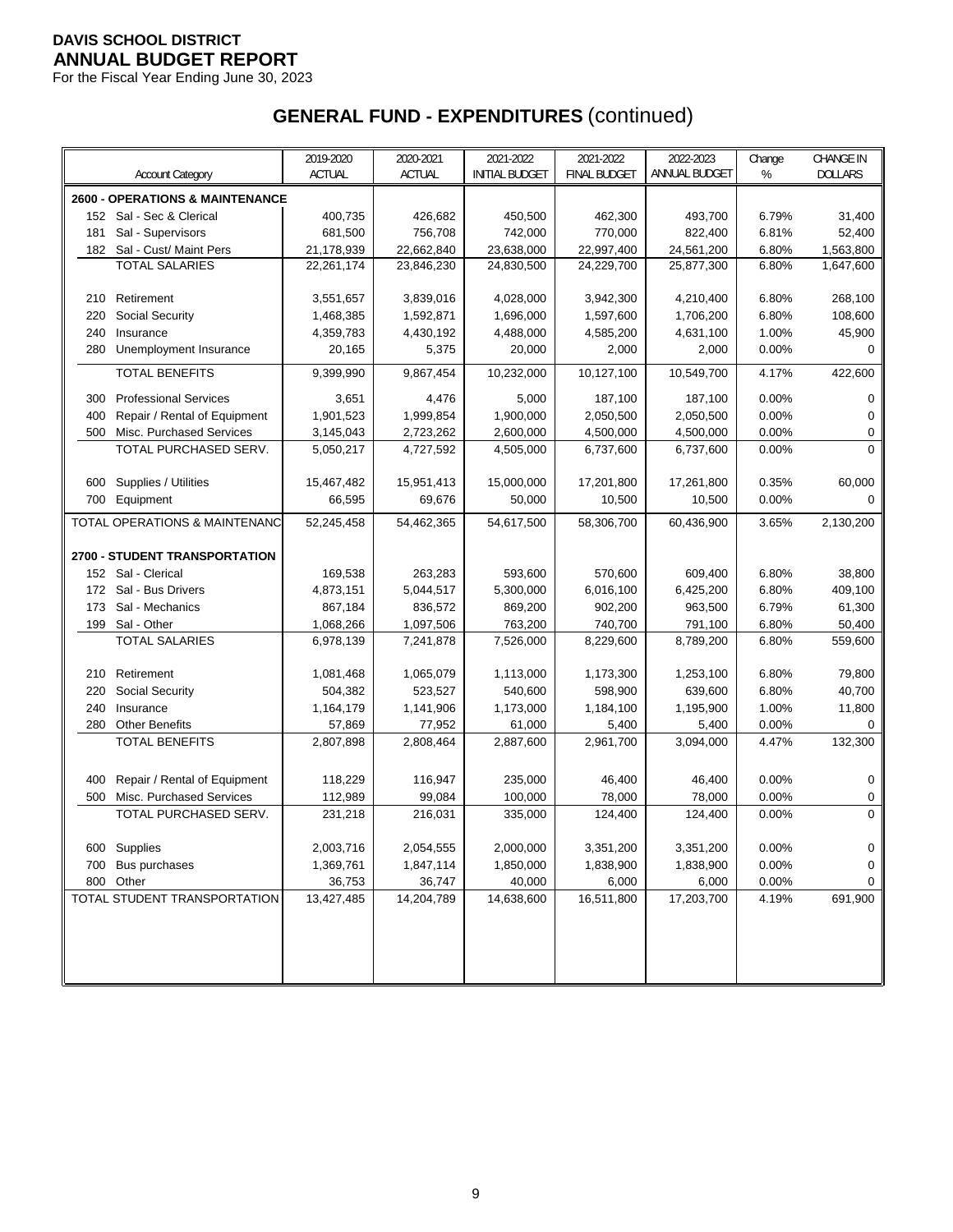For the Fiscal Year Ending June 30, 2023

|                                         | 2019-2020<br><b>ACTUAL</b> | 2020-2021<br><b>ACTUAL</b> | 2021-2022<br><b>INITIAL BUDGET</b> | 2021-2022<br><b>FINAL BUDGET</b> | 2022-2023<br>ANNUAL BUDGET | Change<br>% | <b>CHANGE IN</b><br><b>DOLLARS</b> |
|-----------------------------------------|----------------------------|----------------------------|------------------------------------|----------------------------------|----------------------------|-------------|------------------------------------|
| <b>Account Category</b>                 |                            |                            |                                    |                                  |                            |             |                                    |
| <b>TOTAL EXPENSE-GENERAL FUND</b>       | 546,468,299                | 592,722,521                | 621,300,900                        | 650,035,300                      | 680,287,400                | 4.65%       | 30,252,100                         |
| Increase/(decrease) in Total Fund Bala  | 0                          |                            |                                    | 0                                | 0                          | $0.00\%$    |                                    |
| TOTAL EXPENDITURES & OTHER USE          | 546,468,299                | 592,722,521                | 621,300,900                        | 650,035,300                      | 680,287,400                | 4.65%       | 30,252,100                         |
| TOTAL REVENUE AND OTHER SOURC           | 564,195,863                | 601,887,540                | 621,300,900                        | 650,035,300                      | 680,287,400                | 4.65%       | 30,252,101                         |
| EXCESS (DEFICIT) REVENUE OVER           |                            |                            |                                    |                                  |                            |             |                                    |
| (UNDER) EXPENDITURES.                   | 17,727,564                 | 9,165,019                  | 0                                  | 0                                | 0                          |             |                                    |
| FUND BALANCES, BEGINNING                | 81,971,882                 | 99,699,446                 | 108,864,465                        | 108,864,465                      | 108,864,466                |             |                                    |
| <b>Budgeted Changes in Fund Balance</b> |                            |                            |                                    |                                  | 0                          |             |                                    |
| <b>FUND BALANCES, ENDING</b>            | \$99,699,446               | \$108,864,465              | \$108,864,465                      | \$108,864,466                    | \$108,864,465              |             | \$0                                |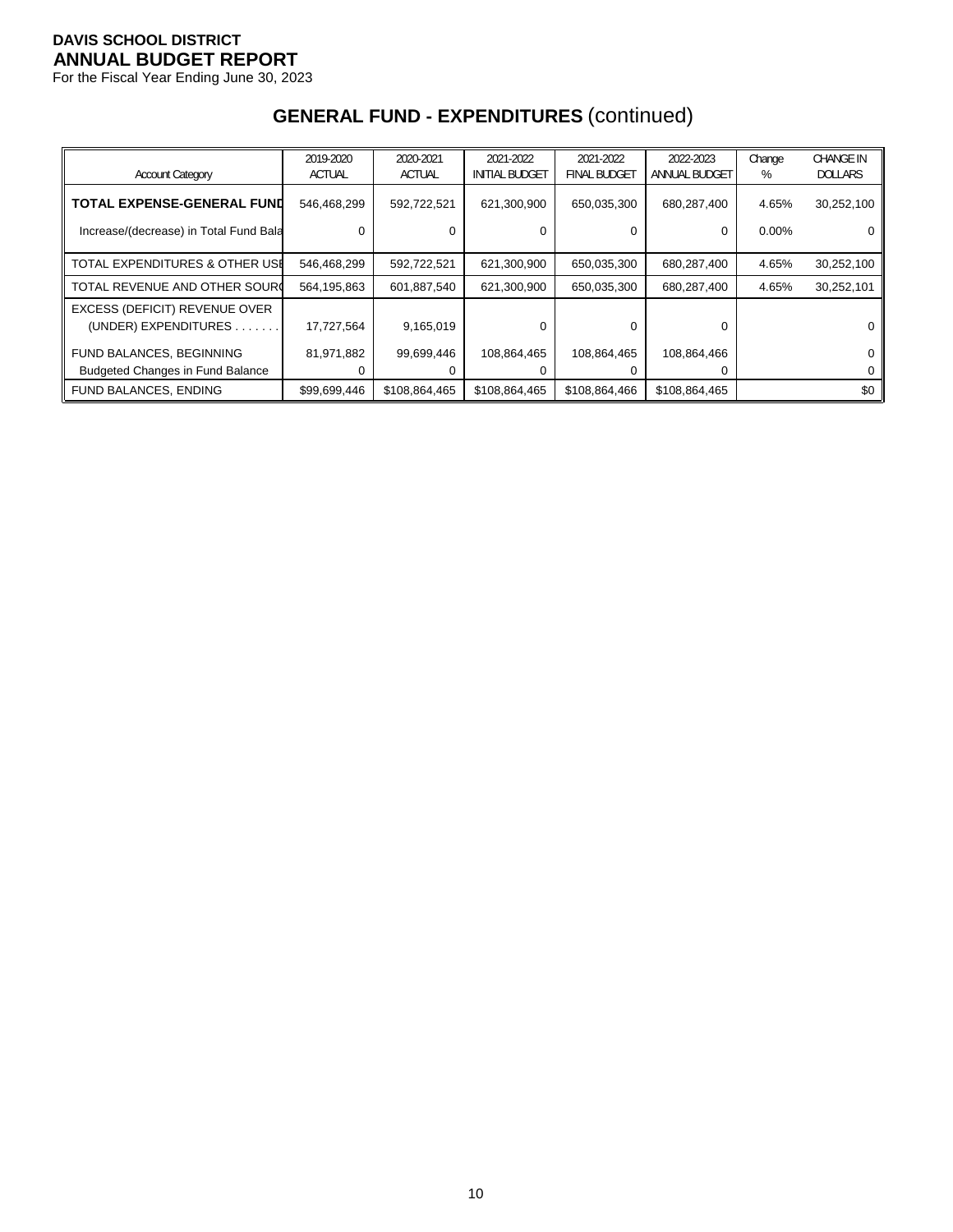For the Fiscal Year Ending June 30, 2023

# **STUDENT ACTIVITIES FUND - REVENUE**

| <b>Account Category</b>      | 2019-2020     | 2020-2021     | 2021-2022             | 2021-2022           | 2022-2023     | Change | <b>CHANGE IN</b> |
|------------------------------|---------------|---------------|-----------------------|---------------------|---------------|--------|------------------|
|                              | <b>ACTUAL</b> | <b>ACTUAL</b> | <b>INITIAL BUDGET</b> | <b>FINAL BUDGET</b> | ANNUAL BUDGET | %      | <b>DOLLARS</b>   |
| 1510 Interest on Investments | 772.349       | 689.137       | 707.000               | 175.400             | 177.200       | 1.03%  | 1,800            |
| 1700 School Fees             | 12,726,430    | 8,804,625     | 13,130,000            | 17.100.000          | 17.271.000    | 1.00%  | 171,000          |
| 1900 Other Local Revenue     | 2.645.536     | 4.676.041     | 3.535.000             | 2.454.500           | 2.479.000     | 1.00%  | 24,500           |
| <b>TOTAL REVENUE</b>         | \$16,144,315  | \$14,169,803  | \$17,372,000          | \$19,729,900        | \$19,927,200  | 1.00%  | \$197,300        |

# **STUDENT ACTIVITIES FUND - EXPENDITURES**

|                                                                        | 2019-2020            | 2020-2021            | 2021-2022             | 2021-2022            | 2022-2023            | Change         | <b>CHANGE IN</b> |
|------------------------------------------------------------------------|----------------------|----------------------|-----------------------|----------------------|----------------------|----------------|------------------|
| <b>Account Category</b>                                                | ACTUAL               | <b>ACTUAL</b>        | <b>INITIAL BUDGET</b> | <b>FINAL BUDGET</b>  | <b>ANNUAL BUDGET</b> | %              | <b>DOLLARS</b>   |
| 100 Salaries                                                           | 1,345,504            | 1,275,993            | 1,632,000             | 1,300,700            | 1,378,700            | 6.00%          | 78,000           |
| Retirement<br>210                                                      | 127,456              | 117,901              | 164,800               | 132,700              | 140,700              | 6.03%          | 8,000            |
| Social Security<br>220                                                 | 100,702              | 95,350               | 123,600               | 98,100               | 104,000              | 6.01%          | 5,900            |
| <b>TOTAL BENEFITS</b>                                                  | 228,158              | 213,251              | 288,400               | 230,800              | 244,700              | 6.02%          | 13,900           |
| <b>Professional Services</b><br>300<br>Misc. Purchased Services<br>500 | 1,452,419<br>452,202 | 951,371<br>46,638    | 2,000,000<br>717,200  | 2,140,500<br>241,700 | 2,245,900<br>241,700 | 4.92%<br>0.00% | 105,400          |
| TOTAL PURCHASED SERV.                                                  | 1,904,621            | 998,009              | 2,717,200             | 2,382,200            | 2,487,600            | 4.42%          | 105,400          |
| <b>Supplies</b><br>600<br>Furniture & Equipment<br>700                 | 12,526,478<br>81,690 | 10,417,636<br>62,803 | 12,634,400<br>100,000 | 15,783,300<br>32,900 | 15,783,300<br>32,900 | 0.00%<br>0.00% | 0<br>0           |
| <b>TOTAL EXPENDITURES</b>                                              | 16,086,451           | 12,967,692           | 17,372,000            | 19,729,900           | 19,927,200           | 1.00%          | 197,300          |
| TOTAL REVENUE AND OTHER SOURC                                          | 16,144,315           | 14,169,803           | 17,372,000            | 19,729,900           | 19,927,200           | 1.00%          | 197,300          |
| EXCESS (DEFICIT) REVENUE OVER<br>(UNDER) EXPENDITURES                  | 57,864               | 1,202,111            | 0                     | 0                    | $\mathbf 0$          |                | 0                |
| FUND BALANCE, BEGINNING                                                | 11,497,947           | 11,555,811           | 12,757,922            | 12,757,922           | 12,757,922           |                | 0                |
| Budgeted Changes in Fund Balance                                       | 0                    | 0                    | 0                     | 0                    | 0                    |                |                  |
| FUND BALANCE, ENDING                                                   | \$11,555,811         | \$12,757,922         | \$12,757,922          | \$12,757,922         | \$12,757,922         |                | \$0              |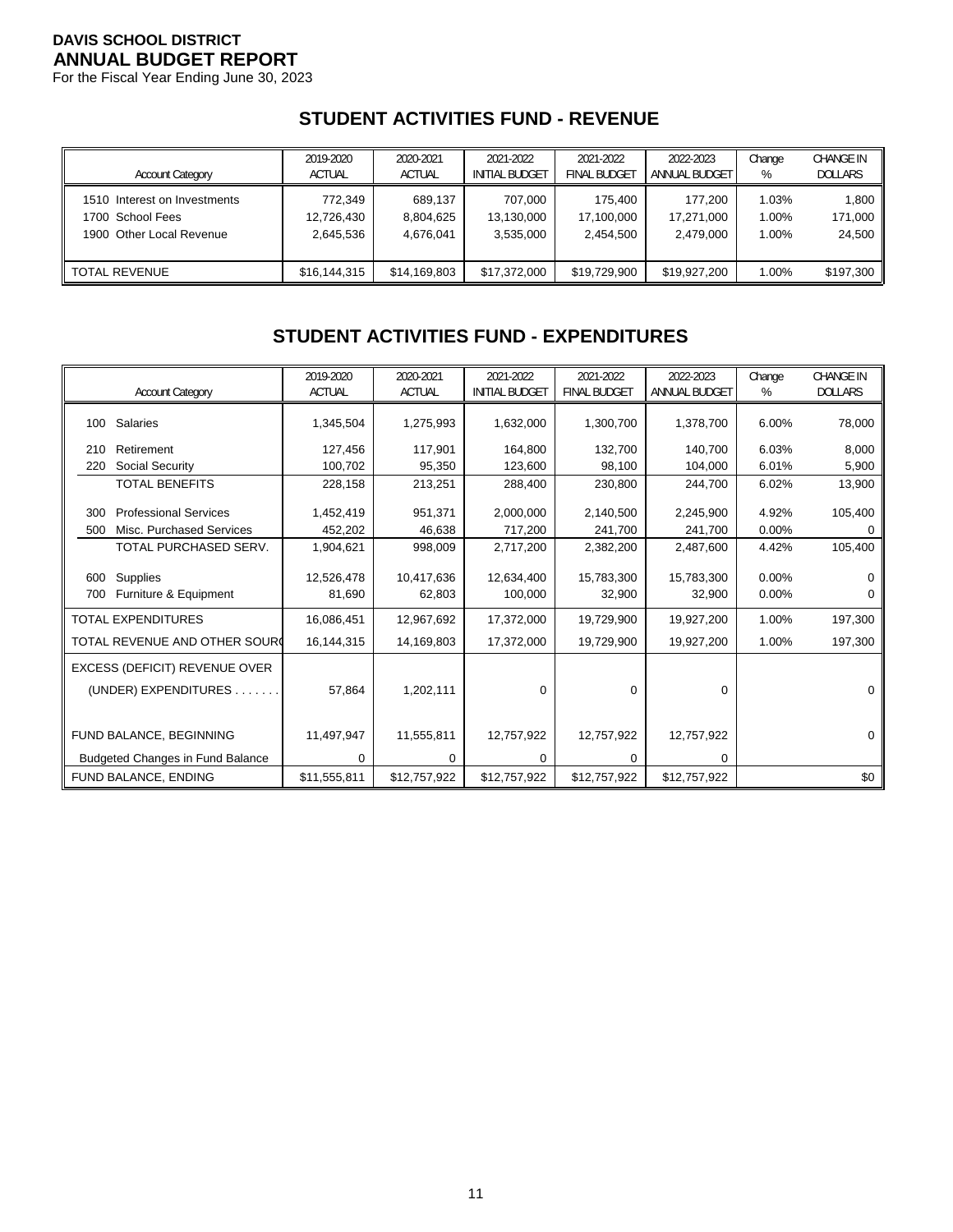For the Fiscal Year Ending June 30, 2023

# **TAX INCREMENT FUND - REVENUES**

| <b>Account Category</b>                                              | 2019-2020<br><b>ACTUAL</b> | 2020-2021<br><b>ACTUAL</b> | 2021-2022<br><b>INITIAL BUDGET</b> | 2021-2022<br><b>FINAL BUDGET</b> | 2022-2023<br>ANNUAL BUDGET | Change<br>% | <b>CHANGE IN</b><br><b>DOLLARS</b> |
|----------------------------------------------------------------------|----------------------------|----------------------------|------------------------------------|----------------------------------|----------------------------|-------------|------------------------------------|
| 1000 - REVENUE LOCAL SOURCES:<br>1195 Tax Increment collected by RDA | 12.276.214                 | 9.569.270                  | 15,000,000                         | 15,000,000                       | 15,000,000                 | $0.00\%$    | 0 I                                |
| TOTAL REVENUE LOCAL SOURCES                                          | 12.276.214                 | 9.569.270                  | 15,000,000                         | 15,000,000                       | 15.000.000                 | $0.00\%$    |                                    |
| <b>TOTAL REVENUES</b>                                                | \$12,276,214               | \$9,569,270                | \$15,000,000                       | \$15,000,000                     | \$15,000,000               | $0.00\%$    | \$0 I                              |

# **TAX INCREMENT FUND - EXPENDITURES**

| <b>Account Category</b>                                          | 2019-2020<br><b>ACTUAL</b> | 2020-2021<br><b>ACTUAL</b> | 2021-2022<br><b>INITIAL BUDGET</b> | 2021-2022<br><b>FINAL BUDGET</b> | 2022-2023<br>ANNUAL BUDGET | Change<br>% | <b>CHANGE IN</b><br><b>DOLLARS</b> |
|------------------------------------------------------------------|----------------------------|----------------------------|------------------------------------|----------------------------------|----------------------------|-------------|------------------------------------|
| 3300 - COMMUNITY SERVICES:<br>Tax Increment used by RDA's<br>890 | 12,276,214                 | 9,569,270                  | 15,000,000                         | 15,000,000                       | 15,000,000                 | $0.00\%$    |                                    |
| TOTAL EXPENDITURES                                               | 12,276,214                 | 9,569,270                  | 15,000,000                         | 15,000,000                       | 15,000,000                 | 0.00%       | 0                                  |
|                                                                  |                            |                            |                                    |                                  |                            |             |                                    |
| TOTAL ALL EXPENDITURES                                           | 12,276,214                 | 9,569,270                  | 15,000,000                         | 15,000,000                       | 15,000,000                 | $0.00\%$    | 0                                  |
| TOTAL REVENUE AND OTHER SOURC                                    | 12,276,214                 | 9,569,270                  | 15,000,000                         | 15,000,000                       | 15,000,000                 | $0.00\%$    |                                    |
| EXCESS (DEFICIT) REVENUE OVER                                    |                            |                            |                                    |                                  |                            |             |                                    |
| (UNDER) EXPENDITURES.                                            | $\Omega$                   | $\Omega$                   | $\Omega$                           | $\Omega$                         | $\Omega$                   |             | 0                                  |
|                                                                  |                            |                            |                                    |                                  |                            |             |                                    |
| FUND BALANCES, BEGINNING                                         | $\Omega$                   | $\Omega$                   | $\Omega$                           | 0                                | 0                          |             | 0                                  |
| <b>Budgeted Changes in Fund Balance</b>                          |                            |                            | 0                                  | 0                                | $\Omega$                   |             |                                    |
| <b>FUND BALANCES, ENDING</b>                                     | \$0                        | \$0                        | \$0                                | \$0                              | \$0                        |             | \$0                                |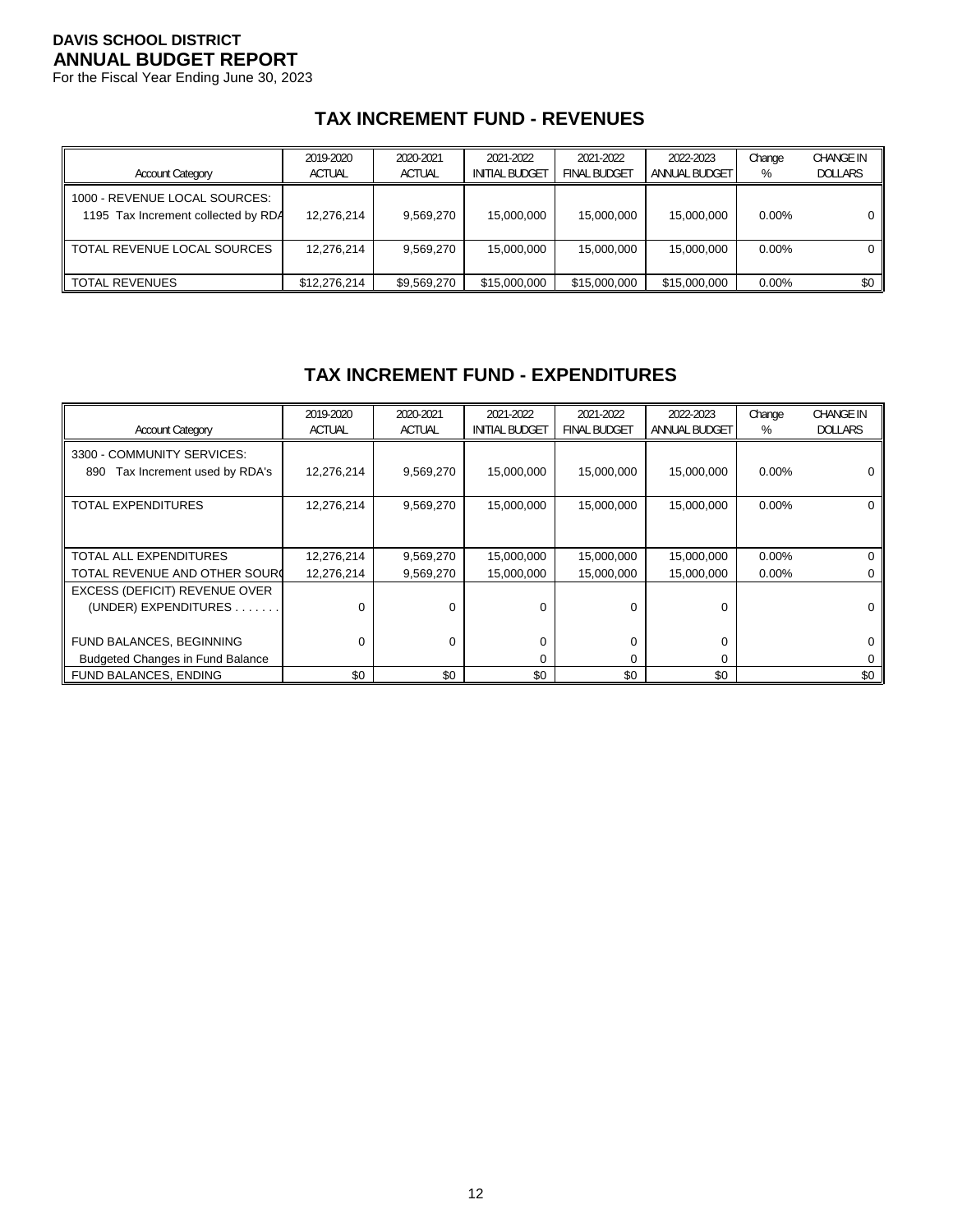For the Fiscal Year Ending June 30, 2023

|                                           | 2019-2020     | 2020-2021     | 2021-2022             | 2021-2022           | 2022-2023            | Change    | <b>CHANGE IN</b> |
|-------------------------------------------|---------------|---------------|-----------------------|---------------------|----------------------|-----------|------------------|
| <b>Account Category</b>                   | <b>ACTUAL</b> | <b>ACTUAL</b> | <b>INITIAL BUDGET</b> | <b>FINAL BUDGET</b> | <b>ANNUAL BUDGET</b> | %         | <b>DOLLARS</b>   |
|                                           |               |               |                       |                     |                      |           |                  |
| 1000 - REVENUE LOCAL SOURCES:             |               |               |                       |                     |                      |           |                  |
| 1124 Cap Outlay/Debt Serv Levy            | 16,715,619    | 17,608,858    | 16,900,000            | 18,054,400          | 16,900,000           | $-6.39%$  | $-1,154,400$     |
| Earnings on Investments<br>1500           | 1,142,588     | 381.359       | 1,100,000             | 210.200             | 210.200              | 0.00%     |                  |
| Other Local Revenue<br>1900               | 4,377,931     | 4,012,223     | 5,000,000             | 1,100,000           | 1,100,000            | $0.00\%$  |                  |
| TOTAL REVENUE LOCAL SOURCES               | 22,236,138    | 22,002,440    | 23,000,000            | 19,364,600          | 18,210,200           | $-5.96%$  | $-1,154,400$     |
|                                           |               |               |                       |                     |                      |           |                  |
| 3000 - REVENUE STATE SOURCES              |               |               |                       |                     |                      |           |                  |
| <b>Other State Sources</b><br>3900        | 68,159        | 76,241        | n                     | 0                   | $\Omega$             | $0.00\%$  |                  |
| Capital and Technology Funding<br>3800    | $\Omega$      |               |                       | n.                  | 7,959,498            | 100.00%   | 7,959,498        |
| Capital Outlay Equalization<br>3650       | 6,278,687     | 2,344,827     | 4,177,000             | 4,540,000           | 54,602               | $-98.8%$  | $-4,485,398$     |
| TOTAL REVENUE STATE SOURCES               | 6,346,846     | 2,421,068     | 4,177,000             | 4,540,000           | 8,014,100            | 76.52%    | 3,474,100        |
|                                           |               |               |                       |                     |                      |           |                  |
| TOTAL REVENUE CAPITAL OUTLAY              | 28,582,984    | 24,423,508    | 27,177,000            | 23,904,600          | 26,224,300           | 9.70%     | 2,319,700        |
| 5000 - OTHER FINANCING SOURCES:           |               |               |                       |                     |                      |           |                  |
| 5100 Sale of Bonds                        | 55,170,000    | <sup>0</sup>  | 0                     | 0                   | 40,000,000           | 100.00%   | 40,000,000       |
|                                           |               |               |                       |                     |                      |           |                  |
| Sale of Fixed Assets<br>5300              | 491,800       | 653,303       | O                     | 0                   | $\Omega$             | $0.00\%$  |                  |
| <b>Bond Premium</b><br>5500               | 6,071,793     |               | U                     | U                   | 0                    | $0.00\%$  |                  |
| Decrease to Fund Balance<br>5800          | 0             | <sup>0</sup>  | 10.000.000            | 40.000.000          | 11.000.000           | $-72.50%$ | $-29,000,000$    |
|                                           |               |               |                       |                     |                      |           |                  |
| TOTAL OTHER FINANCING SOURCES             | 61,733,593    | 653,303       | 10,000,000            | 40,000,000          | 51,000,000           | 27.50%    | 11,000,000       |
| <b>TOTAL REVENUE &amp; OTHER FINANCIN</b> | \$90,316,577  | \$25,076,811  | \$37,177,000          | \$63,904,600        | \$77,224,300         | 20.84%    | \$13,319,700     |

# **CAPITAL OUTLAY FUND - REVENUES**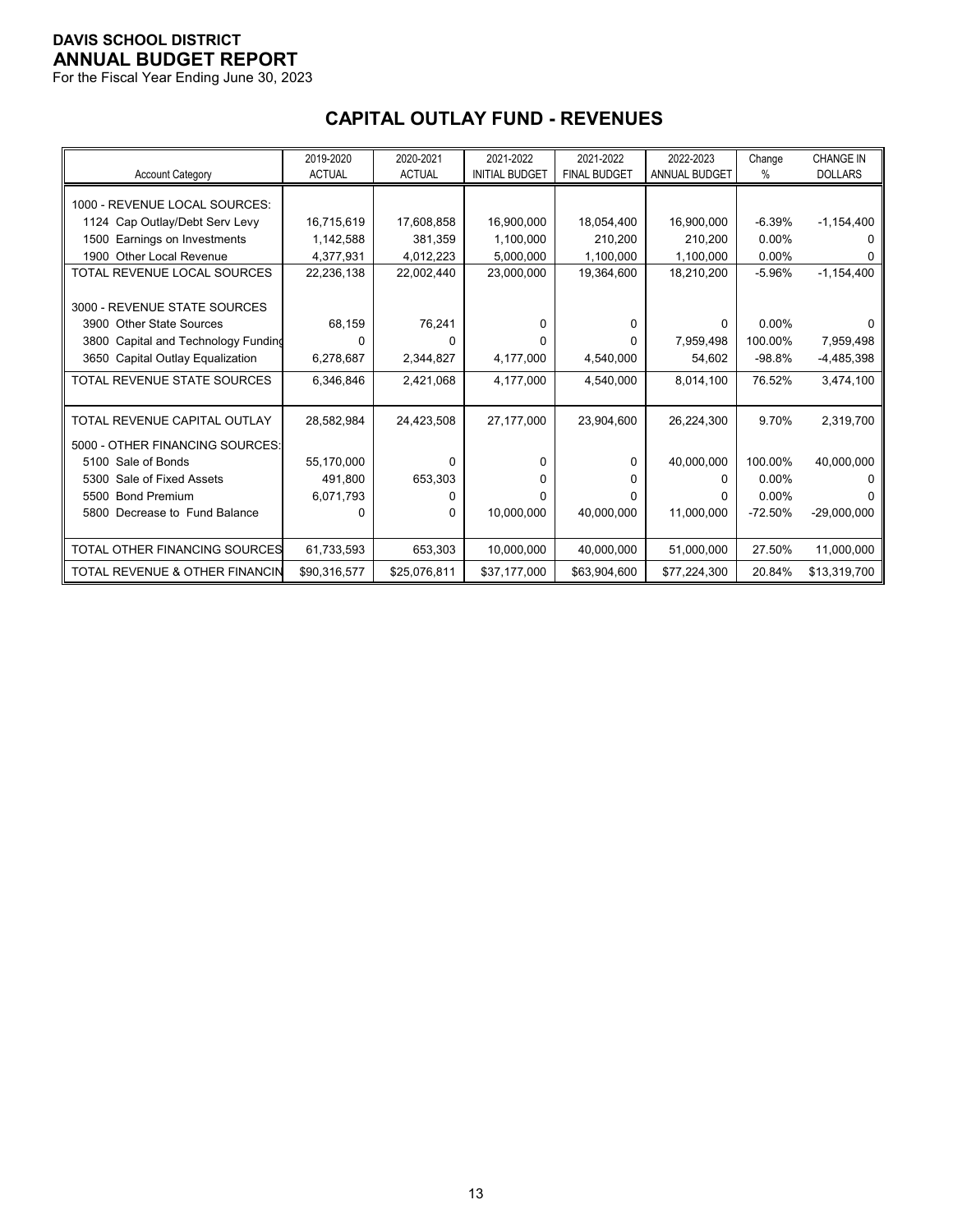For the Fiscal Year Ending June 30, 2023

# **CAPITAL OUTLAY FUND - EXPENDITURES**

|     |                                         | 2019-2020<br><b>ACTUAL</b> | 2020-2021<br><b>ACTUAL</b> | 2021-2022             | 2021-2022<br><b>FINAL BUDGET</b> | 2022-2023     | Change    | <b>CHANGE IN</b> |
|-----|-----------------------------------------|----------------------------|----------------------------|-----------------------|----------------------------------|---------------|-----------|------------------|
|     | <b>Account Category</b>                 |                            |                            | <b>INITIAL BUDGET</b> |                                  | ANNUAL BUDGET | $\%$      | <b>DOLLARS</b>   |
|     | 4000 - FACILITY ACQUISITION:            |                            |                            |                       |                                  |               |           |                  |
|     | 100 Salaries                            | 763,379                    | 682,705                    | 742,000               | 716,800                          | 765,500       | 6.79%     | 48,700           |
| 210 | Retirement                              | 180,482                    | 161,600                    | 212,000               | 168,400                          | 179,900       | 6.83%     | 11,500           |
| 220 | Social Security                         | 55,804                     | 49,026                     | 63,600                | 51,300                           | 54,800        | 6.82%     | 3,500            |
| 240 | <b>Health Insurance</b>                 | 110,312                    | 95,766                     | 122,400               | 78,400                           | 79,200        | 1.02%     | 800              |
| 290 | <b>Other Benefits</b>                   |                            |                            | 0                     | 0                                | 0             | 0.00%     | 0                |
|     | <b>TOTAL BENEFITS</b>                   | 346,598                    | 306,392                    | 398,000               | 298,100                          | 313,900       | 5.30%     | 15,800           |
| 300 | <b>Professional Services</b>            | 3,754,242                  | 2,025,532                  | 3,501,900             | 1,233,500                        | 5,501,900     | 346.04%   | 4,268,400        |
| 400 | <b>Contractor Services</b>              | 56,383,486                 | 37,044,807                 | 25,760,100            | 50,588,400                       | 62,531,000    | 23.61%    | 11,942,600       |
| 500 | Misc. Purchased Services                | 15,301                     | 5,405                      | 25,000                | 56,700                           | 56,700        | 0.00%     | 0                |
|     | TOTAL PURCHASED SERV.                   | 60,153,029                 | 39,075,744                 | 29,287,000            | 51,878,600                       | 68,089,600    | 31.25%    | 16,211,000       |
|     |                                         |                            |                            |                       |                                  |               |           |                  |
| 600 | Supplies & Materials                    | 4,718,638                  | 3,407,004                  | 5,000,000             | 3,630,100                        | 5,000,000     | 37.74%    | 1,369,900        |
| 710 | Land & Improvements                     | 4,101,568                  | 3,604,109                  | 1,000,000             | 7,375,700                        | 1,000,000     | $-86.44%$ | $-6,375,700$     |
| 732 | Vehicles                                | $\mathbf 0$                | 0                          | 50,000                | 0                                | 50,000        | 100.00%   | 50,000           |
| 733 | Furniture & Fixtures                    | 1,976,066                  | U                          | 0                     | 0                                | 0             | 0.00%     | 0                |
| 749 | Other Equipment                         | 4,352,865                  | 7,942,255                  | 0                     | 0                                | 0             | 0.00%     | 0                |
| 750 | Materials & Books                       |                            |                            | 0                     | 0                                | 0             | 0.00%     | $\Omega$         |
|     | TOTAL LAND & EQUIPMENT                  | 10,430,499                 | 11,546,364                 | 1,050,000             | 7,375,700                        | 1,050,000     | $-85.76%$ | $-6,325,700$     |
| 800 | <b>Other Expenses</b>                   | 666,964                    | 5,494                      | 700,000               | 5,300                            | 2,005,300     | 37735.85% | 2,000,000        |
|     | TOTAL EXPENSE FACIL. ACQUISITION        | 77,079,107                 | 55,023,703                 | 37,177,000            | 63,904,600                       | 77,224,300    | 20.84%    | 13,319,700       |
|     | Interfund Transfer                      | $\mathbf 0$                | $\mathsf 0$                | $\mathbf 0$           | 0                                | 0             | 0.00%     | $\mathbf 0$      |
|     | Increase to Fund Balance                | 0                          | 0                          | 0                     | 0                                | 0             | 0.00%     | 0                |
|     | <b>TOTAL ALL EXPENDITURES</b>           | 77,079,107                 | 55,023,703                 | 37,177,000            | 63,904,600                       | 77,224,300    | 20.84%    | 13,319,700       |
|     | TOTAL REVENUE AND OTHER SOURO           | 90,316,577                 | 25,076,811                 | 37,177,000            | 63,904,600                       | 77,224,300    | 20.84%    | 13,319,700       |
|     | EXCESS (DEFICIT) REVENUE OVER           |                            |                            |                       |                                  |               |           |                  |
|     | (UNDER) EXPENDITURES                    | 13,237,470                 | $-29,946,892$              | $\mathbf 0$           | 0                                | $\mathbf 0$   |           | $\Omega$         |
|     | FUND BALANCES, BEGINNING                | 67,958,722                 | 81,196,192                 | 51,249,300            | 51,249,300                       | 11,249,300    |           | $-40,000,000$    |
|     | <b>Budgeted Changes in Fund Balance</b> | 0                          | 0                          | $-10,000,000$         | $-40,000,000$                    | $-11,000,000$ |           | 29,000,000       |
|     | FUND BALANCES, ENDING                   | \$81,196,192               | \$51,249,300               | \$41,249,300          | \$11,249,300                     | \$249,300     |           | $-$11,000,000$   |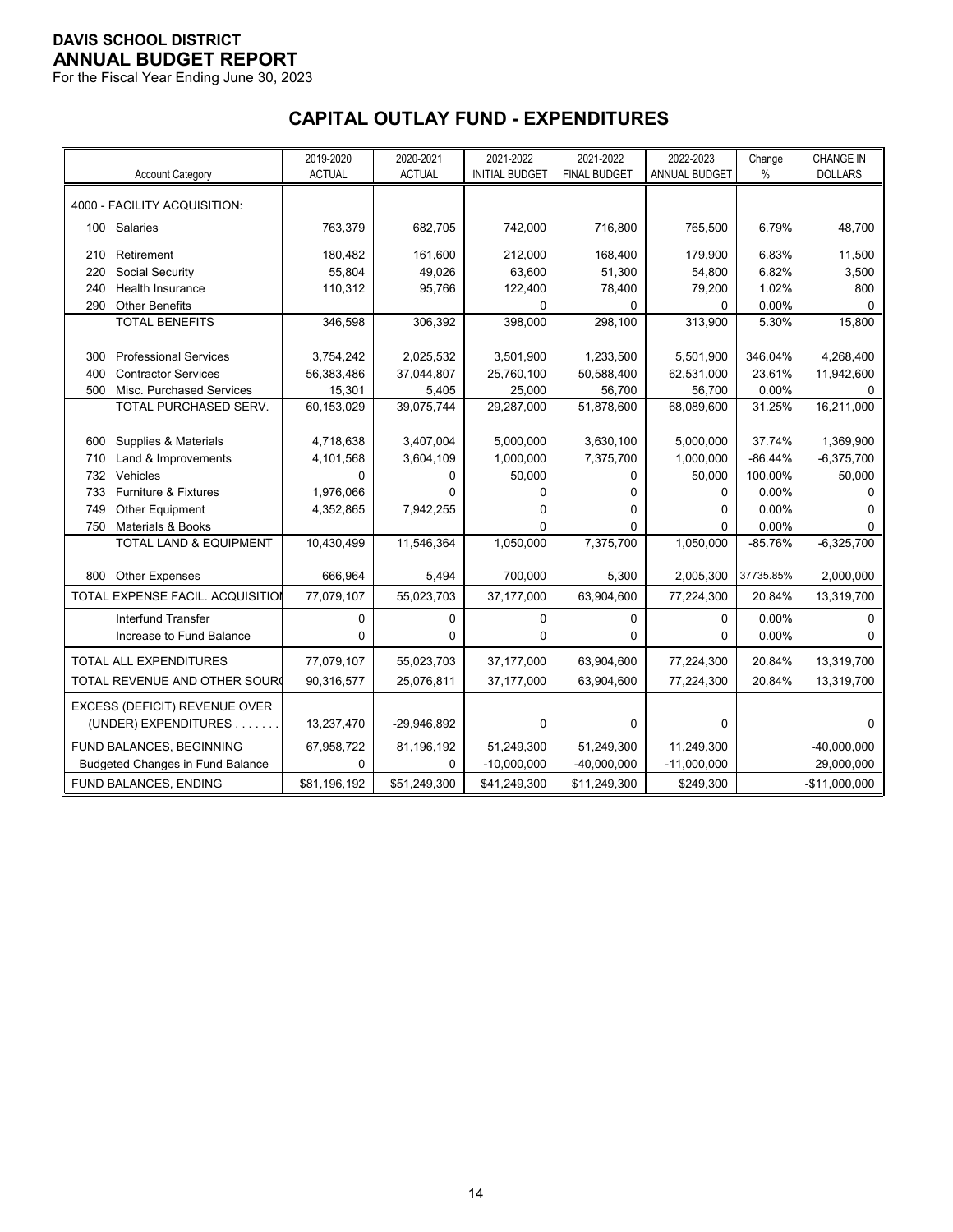For the Fiscal Year Ending June 30, 2023

| <b>Account Category</b>           | 2019-2020<br><b>ACTUAL</b> | 2020-2021<br><b>ACTUAL</b> | 2021-2022<br><b>INITIAL BUDGET</b> | 2021-2022<br><b>FINAL BUDGET</b> | 2022-2023<br>ANNUAL BUDGET | Change<br>% | <b>CHANGE IN</b><br><b>DOLLARS</b> |
|-----------------------------------|----------------------------|----------------------------|------------------------------------|----------------------------------|----------------------------|-------------|------------------------------------|
| 1000 - REVENUE LOCAL SOURCES:     |                            |                            |                                    |                                  |                            |             |                                    |
| 1128 General Obligation Debt Levy | 69,711,730                 | 75,647,421                 | 61,778,500                         | 67,369,700                       | 68,100,000                 | 1.08%       | 730,300                            |
|                                   |                            |                            |                                    |                                  |                            |             |                                    |
| TOTAL REVENUE LOCAL SOURCES       | 69,711,730                 | 75,647,421                 | 61,778,500                         | 67,369,700                       | 68,100,000                 | 1.08%       | 730,300                            |
|                                   |                            |                            |                                    |                                  |                            |             |                                    |
| 4000 - REVENUE FEDERAL SOURCES    |                            |                            |                                    |                                  |                            |             |                                    |
| 4900 Build America Bond Subsidy   | 442,189                    | 7,000                      | 0                                  | 0                                | 0                          | $0.00\%$    |                                    |
| TOTAL REVENUE FEDERAL SOURCE!     | 442.189                    | 7,000                      | $\Omega$                           | 0                                | $\Omega$                   | $0.00\%$    | 0                                  |
|                                   |                            |                            |                                    |                                  |                            |             |                                    |
| 5000 - OTHER FINANCING SOURCES:   |                            |                            |                                    |                                  |                            |             |                                    |
| 5500 Refunding Bond Premium/Escro | 257,695                    | 86,900                     |                                    | 0                                | $\mathbf 0$                | $0.00\%$    | 0                                  |
| 5800 Fund Balance                 | 0                          | 0                          | $\Omega$                           | 0                                | $\Omega$                   | $0.00\%$    | 0                                  |
| TOTAL OTHER FINANCING SOURCES     | 257,695                    | 86,900                     | $\Omega$                           | 0                                | $\Omega$                   | $0.00\%$    | 0                                  |
| TOTAL REVENUE & OTHER FINANCIN    | \$70.411.614               | \$75,741,321               | \$61,778,500                       | \$67,369,700                     | \$68,100,000               | 1.08%       | \$730,300                          |

## **DEBT SERVICE FUND - REVENUE**

## **DEBT SERVICE FUND - EXPENDITURES**

| <b>Account Category</b>                 | 2019-2020<br><b>ACTUAL</b> | 2020-2021<br><b>ACTUAL</b> | 2021-2022<br><b>INITIAL BUDGET</b> | 2021-2022<br><b>FINAL BUDGET</b> | 2022-2023<br>ANNUAL BUDGET | Change<br>% | <b>CHANGE IN</b><br><b>DOLLARS</b> |
|-----------------------------------------|----------------------------|----------------------------|------------------------------------|----------------------------------|----------------------------|-------------|------------------------------------|
|                                         |                            |                            |                                    |                                  |                            |             |                                    |
| 5000 - DEBT SERVICE:                    |                            |                            |                                    |                                  |                            |             |                                    |
| 830<br>Interest                         | 20,031,801                 | 19,771,178                 | 17,603,987                         | 17,603,987                       | 17,700,000                 | 0.55%       | 96,013                             |
| <b>Principal Payment</b><br>840         | 46,045,000                 | 49,780,000                 | 40,845,000                         | 40,845,000                       | 50,100,000                 | 22.66%      | 9,255,000                          |
| Other<br>890                            | 266,195                    | 95,000                     | 3,329,513                          | 8,920,713                        | 300,000                    | $-96.64%$   | $-8,620,713$                       |
| TOTAL EXPENSE DEBT SERVICE              | 66,342,996                 | 69,646,178                 | 61,778,500                         | 67,369,700                       | 68,100,000                 | 1.08%       | 730,300                            |
|                                         |                            |                            |                                    |                                  |                            |             |                                    |
| 6000 - OTHER FINANCING USES:            |                            |                            |                                    |                                  |                            |             |                                    |
| Increase to Fund Balance<br>945         | $\Omega$                   | U                          | $\Omega$                           | 0                                | $\Omega$                   | $0.00\%$    |                                    |
| <b>TOTAL ALL EXPENDITURES</b>           | 66,342,996                 | 69,646,178                 | 61,778,500                         | 67,369,700                       | 68,100,000                 | 1.08%       | 730,300                            |
| TOTAL REVENUE AND OTHER SOURC           | 70,411,614                 | 75,741,321                 | 61,778,500                         | 67,369,700                       | 68,100,000                 | 1.08%       | 730,300                            |
| EXCESS (DEFICIT) REVENUE OVER           |                            |                            |                                    |                                  |                            |             |                                    |
| (UNDER) EXPENDITURES.                   | 4,068,618                  | 6,095,143                  | $\Omega$                           | 0                                | $\Omega$                   |             |                                    |
|                                         |                            |                            |                                    |                                  |                            |             |                                    |
| FUND BALANCES, BEGINNING                | 16,018,137                 | 20,086,755                 | 26,181,898                         | 26,181,898                       | 26,181,898                 |             |                                    |
| <b>Budgeted Changes in Fund Balance</b> |                            |                            |                                    | Ω                                | 0                          |             |                                    |
| FUND BALANCES, ENDING                   | \$20,086,755               | \$26,181,898               | \$26,181,898                       | \$26,181,898                     | \$26,181,898               |             | \$0                                |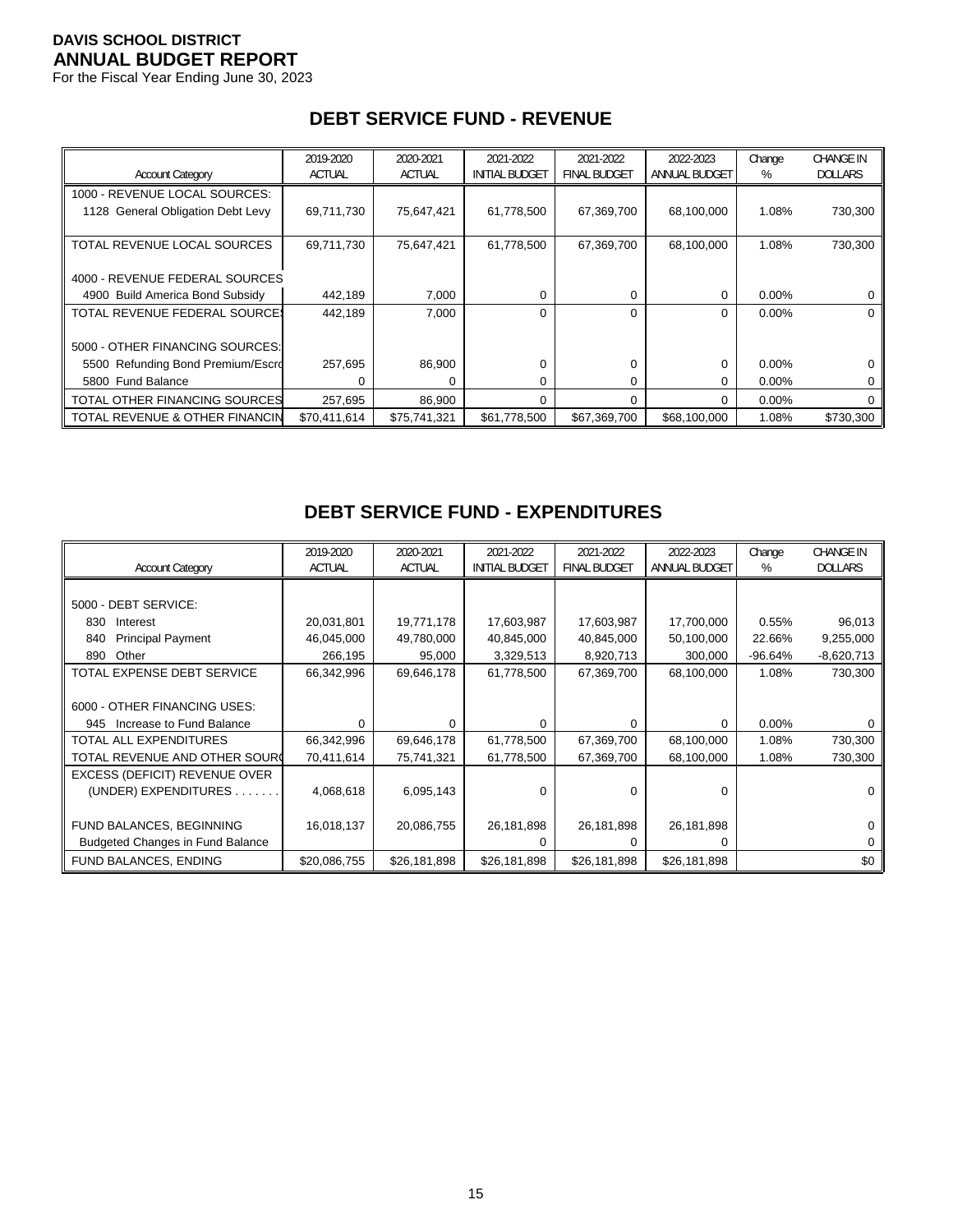For the Fiscal Year Ending June 30, 2023

|                                  | 2019-2020     | 2020-2021     | 2021-2022             | 2021-2022           | 2022-2023     | Change    | <b>CHANGE IN</b> |
|----------------------------------|---------------|---------------|-----------------------|---------------------|---------------|-----------|------------------|
| <b>Account Category</b>          | <b>ACTUAL</b> | <b>ACTUAL</b> | <b>INITIAL BUDGET</b> | <b>FINAL BUDGET</b> | ANNUAL BUDGET | %         | <b>DOLLARS</b>   |
| 1000 - REVENUE LOCAL SOURCES:    |               |               |                       |                     |               |           |                  |
| 1610 Sales to Pupils             | 6,100,914     | 443,605       | 479,800               | 0                   | 6,300,000     | 100.00%   | 6,300,000        |
| 1620 Sales to Adults             | 141,236       | 90,723        | 101,000               | 127,300             | 150,000       | 17.83%    | 22,700           |
| 1690 Other Local Revenue         | 750,838       | 635,744       | 530,300               | 938,200             | 750,000       | $-20.06%$ | $-188,200$       |
| TOTAL REVENUE LOCAL SOURCES      | 6,992,988     | 1,170,072     | 1,111,100             | 1,065,500           | 7,200,000     | 575.74%   | 6,134,500        |
| 3000 - REVENUE STATE SOURCES     |               |               |                       |                     |               |           |                  |
| 3770 State School Lunch          | 4,834,762     | 4,227,244     | 3,636,000             | 4,800,000           | 4,848,000     | 1.00%     | 48,000           |
| TOTAL REVENUE STATE SOURCES      | 4,834,762     | 4,227,244     | 3,636,000             | 4,800,000           | 4,848,000     | 1.00%     | 48,000           |
| 4000- REVENUE FEDERAL SOURCES:   |               |               |                       |                     |               |           |                  |
| 4571 Lunch Reimbursement         | 1,890,447     | 1,479,761     | 1,335,900             | 2,162,600           | 1,890,000     | $-12.61%$ | $-272,600$       |
| 4572 Free / Reduced Price        | 6,823,017     | 12,158,791    | 14,538,000            | 26,024,000          | 6,823,100     | $-73.78%$ | $-19,200,900$    |
| 4574 Breakfast Reimbursement     | 2,929,509     | 1,435,273     | 2,525,000             | 3,424,600           | 2,929,600     | $-14.45%$ | $-495,000$       |
| 4576 Federal Food Commodities    | 2,001,764     | 1,643,849     | 1,800,000             | 1,800,000           | 2,001,700     | 11.21%    | 201,700          |
| Summer Program Reimburs.<br>4577 |               |               |                       | 0                   | 0             | $0.00\%$  | 0                |
| TOTAL REVENUE FEDERAL SOURCE:    | 13,644,737    | 16,717,674    | 20,198,900            | 33,411,200          | 13,644,400    | $-59.16%$ | $-19,766,800$    |
| TOTAL REVENUE FOOD SERVICE FUI   | 25,472,487    | 22,114,990    | 24,946,000            | 39,276,700          | 25,692,400    | $-34.59%$ | $-13,584,300$    |
| 5200 Change in Net Assets        | 0             | 0             | $\Omega$              | 0                   | 0             | $0.00\%$  | 0                |
| TOTAL AVAILABLE RESOURCES        | \$25,472,487  | \$22,114,990  | \$24,946,000          | \$39,276,700        | \$25,692,400  | $-34.59%$ | $-$13,584,300$   |

# **NUTRITION SERVICES FUND - REVENUE**

#### **NUTRITION SERVICES FUND - EXPENDITURES**

|     |                                 | 2019-2020     | 2020-2021     | 2021-2022             | 2021-2022           | 2022-2023            | Change    | <b>CHANGE IN</b> |
|-----|---------------------------------|---------------|---------------|-----------------------|---------------------|----------------------|-----------|------------------|
|     | <b>Account Category</b>         | <b>ACTUAL</b> | <b>ACTUAL</b> | <b>INITIAL BUDGET</b> | <b>FINAL BUDGET</b> | <b>ANNUAL BUDGET</b> | %         | <b>DOLLARS</b>   |
|     |                                 |               |               |                       |                     |                      |           |                  |
| 100 | Salaries                        | 7,836,005     | 7,818,891     | 8,798,000             | 8,055,700           | 8,603,500            | 6.80%     | 547,800          |
| 210 | Retirement                      | 1,196,943     | 1,171,878     | 1,378,000             | 1,137,900           | 1,215,300            | 6.80%     | 77,400           |
| 220 | Social Security                 | 558,630       | 556,258       | 636,000               | 569,200             | 607.900              | 6.80%     | 38,700           |
| 240 | <b>Health Insurance</b>         | 1,599,748     | 1,583,792     | 1,734,000             | 1,554,500           | 1,570,000            | 1.00%     | 15,500           |
| 270 | <b>Workers Compensation</b>     | 94,620        | 36,704        | 100,000               | 36,000              | 36,000               | 0.00%     | $\Omega$         |
|     | <b>TOTAL BENEFITS</b>           | 3,449,941     | 3,348,632     | 3,848,000             | 3,297,600           | 3,429,200            | 3.99%     | 131,600          |
| 300 | <b>Professional Services</b>    | 15,802        | 9.854         | 15.000                | 15,000              | 15.000               | 0.00%     | 0                |
| 400 | Repair / Rental of Equipment    | 41,150        | 31,953        | 50.000                | 40,300              | 40,300               | 0.00%     | O                |
| 500 | Misc. Purchased Services        | 54,235        | 52,152        | 100,000               | 60,700              | 60,700               | 0.00%     | 0                |
|     | TOTAL PURCHASED SERV.           | 111,187       | 93,959        | 165,000               | 116,000             | 116,000              | 0.00%     | $\Omega$         |
| 610 | Supplies                        | 1,091,812     | 894,990       | 1,000,000             | 1,148,000           | 1,148,000            | 0.00%     | 0                |
| 630 | Food                            | 9,011,065     | 6,812,394     | 8,935,000             | 10,889,500          | 9,500,000            | $-12.76%$ | $-1,389,500$     |
| 700 | Misc Equipment                  | 1,823,413     | 157,928       | 200,000               | 12,054,600          | 150.000              | $-98.76%$ | $-11,904,600$    |
| 800 | <b>Other Costs</b>              | 537,938       | 1,542,205     | 200,000               | 1,715,300           | 745,700              | $-56.53%$ | $-969,600$       |
| 904 | <b>USDA Commodities</b>         | 1,476,706     | 1,338,916     | 1,800,000             | 2,000,000           | 2,000,000            | 0.00%     | O                |
|     | <b>TOTAL EXPENSES</b>           | 25,338,067    | 22,007,915    | 24,946,000            | 39,276,700          | 25,692,400           | $-34.59%$ | $-13,584,300$    |
|     | TOTAL REVENUE AND OTHER SOURC   | 25,472,487    | 22,114,990    | 24,946,000            | 39,276,700          | 25,692,400           | $-34.59%$ | $-13,584,300$    |
|     | INCREASE / (DECREASE) IN NET AS | 134,420       | 107,075       | $\Omega$              | $\Omega$            | $\Omega$             |           | 0                |
|     | NET ASSETS, BEGINNING           | 8,824,842     | 8,959,262     | 9,066,337             | 9,066,337           | 9,066,337            |           | 0                |
|     | Budgeted Change in Fund Balance | 0             | 0             | $\Omega$              | 0                   | 0                    |           | 0                |
|     | NET ASSETS, ENDING              | \$8,959,262   | \$9,066,337   | \$9,066,337           | \$9,066,337         | \$9,066,337          |           | \$0              |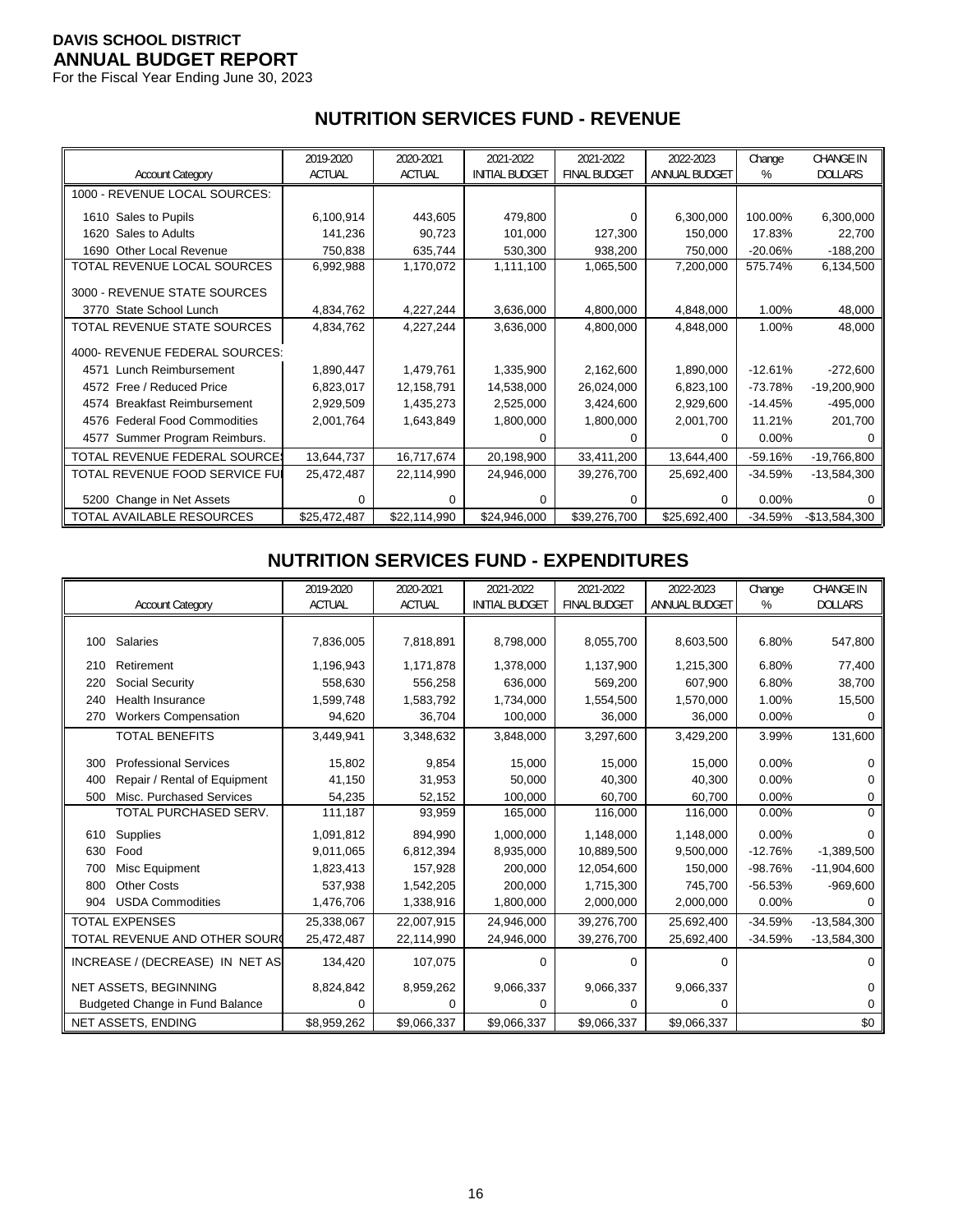For the Fiscal Year Ending June 30, 2023

# **SELF INSURANCE FUND - REVENUES**

| <b>Account Category</b>       | 2019-2020<br><b>ACTUAL</b> | 2020-2021<br><b>ACTUAL</b> | 2021-2022<br><b>INITIAL BUDGET</b> | 2021-2022<br><b>FINAL BUDGET</b> | 2022-2023<br>ANNUAL BUDGET | Change<br>% | <b>CHANGE IN</b><br><b>DOLLARS</b> |
|-------------------------------|----------------------------|----------------------------|------------------------------------|----------------------------------|----------------------------|-------------|------------------------------------|
| 1900 Local Revenues           | 73,645,531                 | 76,032,484                 | 80,070,000                         | 79,062,800                       | 79,853,400                 | 1.00%       | 790,600                            |
| <b>TOTAL REVENUE</b>          | 73,645,531                 | 76,032,484                 | 80,070,000                         | 79,062,800                       | 79,853,400                 | 1.00%       | 790,600                            |
| 5200 Interfund Transfer       |                            |                            |                                    |                                  | 0                          | $0.00\%$    | 0 I                                |
| TOTAL REVENUE & OTHER SOURCES | \$73,645,531               | \$76,032,484               | \$80,070,000                       | \$79,062,800                     | \$79,853,400               | 1.00%       | \$790,600                          |

# **SELF INSURANCE FUND - EXPENSES**

| <b>Account Category</b>                | 2019-2020<br><b>ACTUAL</b> | 2020-2021<br><b>ACTUAL</b> | 2021-2022<br><b>INITIAL BUDGET</b> | 2021-2022<br><b>FINAL BUDGET</b> | 2022-2023<br>ANNUAL BUDGET | Change<br>% | <b>CHANGE IN</b><br><b>DOLLARS</b> |
|----------------------------------------|----------------------------|----------------------------|------------------------------------|----------------------------------|----------------------------|-------------|------------------------------------|
|                                        |                            |                            |                                    |                                  |                            |             |                                    |
| <b>Health and Dental Claims</b><br>240 | 63,932,056                 | 66,801,755                 | 73,440,000                         | 71,989,300                       | 72,779,900                 | 1.10%       | 790,600                            |
| <b>TOTAL BENEFITS</b>                  | 63,932,056                 | 66,801,755                 | 73,440,000                         | 71,989,300                       | 72,779,900                 | 1.10%       | 790,600                            |
|                                        |                            |                            |                                    |                                  |                            |             |                                    |
| <b>Professional Services</b><br>300    | 5,731,719                  | 6,365,642                  | 6,630,000                          | 7,073,500                        | 7,073,500                  | $0.00\%$    | 0                                  |
| TOTAL PURCHASED SERV.                  | 5,731,719                  | 6,365,642                  | 6,630,000                          | 7,073,500                        | 7,073,500                  | 0.00%       | 0                                  |
|                                        |                            |                            |                                    |                                  |                            |             |                                    |
| Other Sources and Uses<br>900          | 0                          | 0                          | 0                                  | 0                                | 0                          | 0.00%       | 0                                  |
|                                        |                            |                            |                                    |                                  |                            |             |                                    |
| <b>TOTAL EXPENSES</b>                  | 69,663,775                 | 73,167,397                 | 80,070,000                         | 79,062,800                       | 79,853,400                 | 1.00%       | 790,600                            |
| TOTAL REVENUE AND OTHER SOURC          | 73,645,531                 | 76,032,484                 | 80,070,000                         | 79,062,800                       | 79,853,400                 | 1.00%       | 790,600                            |
|                                        |                            |                            |                                    |                                  |                            |             |                                    |
| INCREASE / (DECREASE) IN NET ASS       | 3,981,756                  | 2,865,087                  | 0                                  | 0                                | $\Omega$                   |             | O                                  |
| <b>NET POSITION, BEGINNING</b>         | 7,235,362                  | 11,217,118                 | 14,082,205                         | 14,082,205                       | 14,082,205                 |             | 0                                  |
| <b>Budgeted Change in Position</b>     | 0                          | 0                          |                                    | 0                                | $\Omega$                   |             | 0                                  |
| <b>NET POSITION, ENDING</b>            | \$11,217,118               | \$14,082,205               | \$14,082,205                       | \$14,082,205                     | \$14,082,205               |             | \$0                                |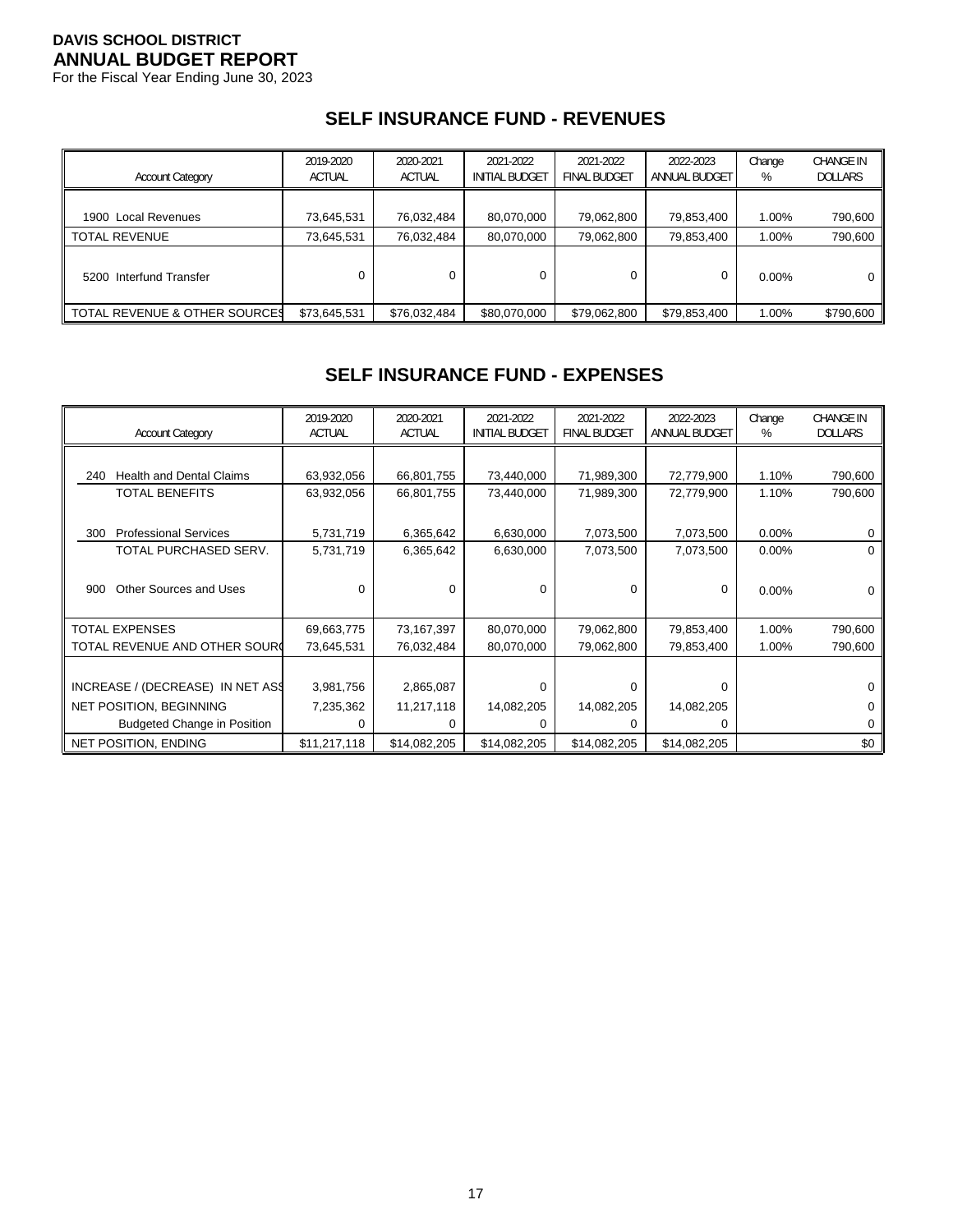For the Fiscal Year Ending June 30, 2023

## **DAVIS EDUCATION FOUNDATION FUND - REVENUE**

| <b>Account Category</b>                                                              | 2019-2020<br><b>ACTUAL</b> | 2020-2021<br><b>ACTUAL</b> | 2021-2022<br><b>INITIAL BUDGET</b> | 2021-2022<br><b>FINAL BUDGET</b> | 2022-2023<br>ANNUAL BUDGET | Change<br>%                       | CHANGE IN<br><b>DOLLARS</b> |
|--------------------------------------------------------------------------------------|----------------------------|----------------------------|------------------------------------|----------------------------------|----------------------------|-----------------------------------|-----------------------------|
| 1510 Interest on Investments<br>1900 Other Local Revenue<br>5800 Use of Fund Balance | 103.584<br>2.834.750       | 255.145<br>3.469.731       | 200.000<br>3,000,000               | 50.000<br>6,686,700              | 50.000<br>3.469.700        | $0.00\%$<br>$-48.11%$<br>$0.00\%$ | $-3,217,000$                |
| <b>TOTAL REVENUE</b>                                                                 | \$2,938,334                | \$3.724.876                | \$3,200,000                        | \$6,736,700                      | \$3,519,700                | $-47.75%$                         | $-$ \$3,217,000             |

# **DAVIS EDUCATION FOUNDATION FUND - EXPENDITURES**

| <b>Account Category</b>                 | 2019-2020<br><b>ACTUAL</b> | 2020-2021<br><b>ACTUAL</b> | 2021-2022<br><b>INITIAL BUDGET</b> | 2021-2022<br><b>FINAL BUDGET</b> | 2022-2023<br>ANNUAL BUDGET | Change<br>% | <b>CHANGE IN</b><br><b>DOLLARS</b> |
|-----------------------------------------|----------------------------|----------------------------|------------------------------------|----------------------------------|----------------------------|-------------|------------------------------------|
|                                         |                            |                            |                                    |                                  |                            |             |                                    |
| <b>Professional Services</b><br>300     | 50                         | 0                          | 1,000                              | 0                                | $\mathbf 0$                | $0.00\%$    |                                    |
| Misc. Purchased Services<br>500         | 10,069                     | 12,746                     | 27,000                             | 10,000                           | 10,000                     | $0.00\%$    |                                    |
| Supplies<br>600                         | 671,178                    | 888,191                    | 500,000                            | 855,600                          | 855,600                    | $0.00\%$    |                                    |
| Interfund Transfers<br>930              | 1,795,747                  | 1,739,421                  | 2,672,000                          | 5,871,100                        | 2,654,100                  | $-54.79%$   | $-3,217,000$                       |
| TOTAL EXPENDITURES                      | 2,477,044                  | 2,640,358                  | 3,200,000                          | 6,736,700                        | 3,519,700                  | $-47.75%$   | $-3,217,000$                       |
| TOTAL REVENUE AND OTHER SOURC           | 2,938,334                  | 3,724,876                  | 3,200,000                          | 6,736,700                        | 3,519,700                  | $-47.75%$   | $-3,217,000$                       |
| EXCESS (DEFICIT) REVENUE OVER           |                            |                            |                                    |                                  |                            |             |                                    |
| (UNDER) EXPENDITURES.                   | 461,290                    | 1,084,518                  | $\Omega$                           | 0                                | $\Omega$                   |             |                                    |
|                                         |                            |                            |                                    |                                  |                            |             |                                    |
| FUND BALANCE, BEGINNING                 | 2,178,619                  | 2,639,909                  | 3,724,427                          | 3,724,427                        | 3,724,427                  |             |                                    |
| <b>Budgeted Changes in Fund Balance</b> |                            |                            | ∩                                  | 0                                | $\Omega$                   |             |                                    |
| FUND BALANCE, ENDING                    | \$2,639,909                | \$3,724,427                | \$3,724,427                        | \$3,724,427                      | \$3,724,427                |             | \$0                                |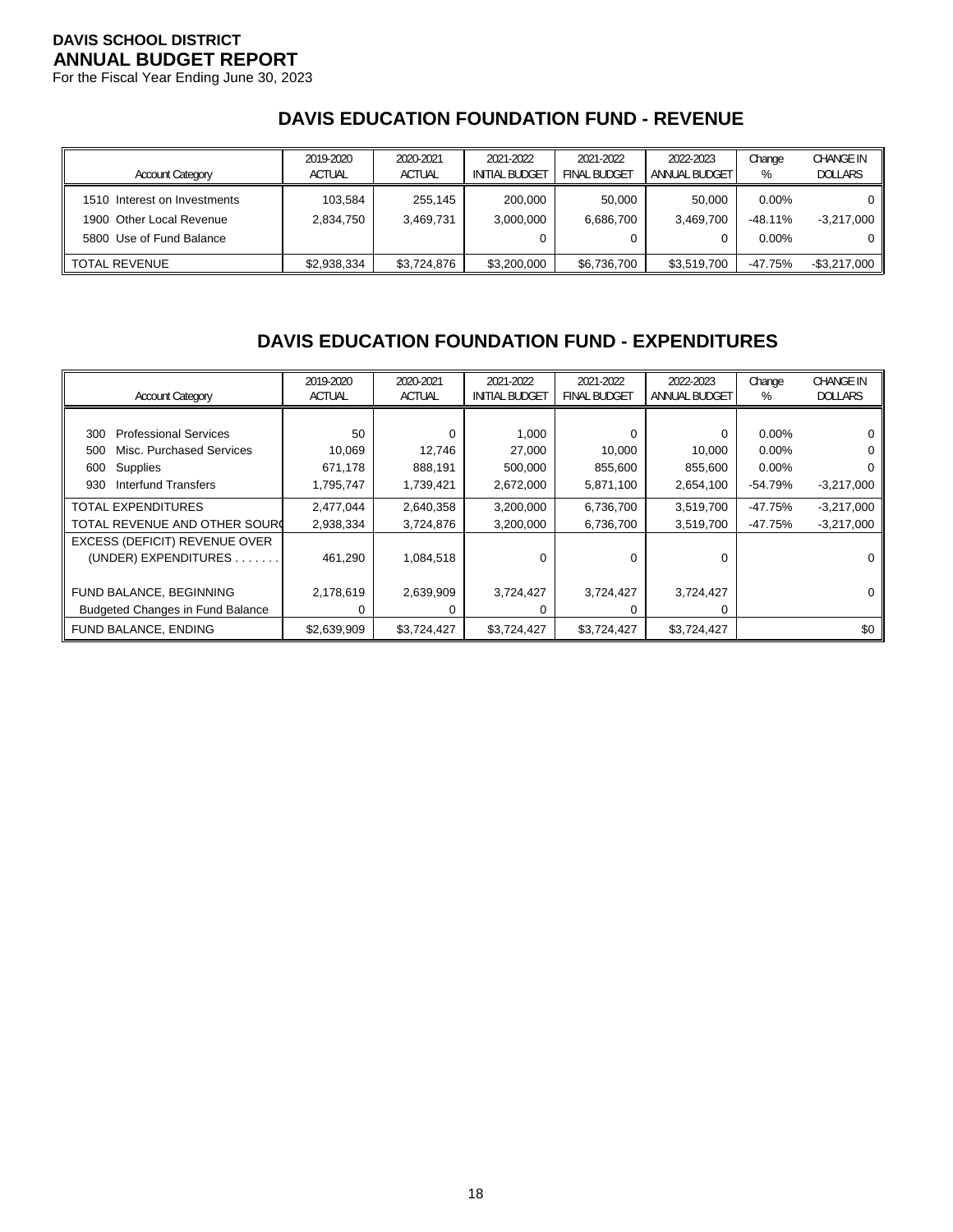For the Fiscal Year Ending June 30, 2023

# **SUMMARY OF ALL FUND BUDGETS**

|                                     | 2019-2020     | 2020-2021     | 2021-2022             | 2021-2022           | 2022-2023     | Change    | <b>CHANGE IN</b> |
|-------------------------------------|---------------|---------------|-----------------------|---------------------|---------------|-----------|------------------|
| <b>Account Category</b>             | <b>ACTUAL</b> | <b>ACTUAL</b> | <b>INITIAL BUDGET</b> | <b>FINAL BUDGET</b> | ANNUAL BUDGET | %         | <b>DOLLARS</b>   |
| <b>GENERAL FUND:</b>                |               |               |                       |                     |               |           |                  |
| <b>Revenues &amp; Other Sources</b> | 564,195,863   | 601,887,540   | 621,300,900           | 650,035,300         | 680,287,400   | 4.65%     | 30,252,100       |
| Expenditures & Other Uses           | 546,468,299   | 592,722,521   | 621,300,900           | 650,035,300         | 680,287,400   | 4.65%     | 30,252,100       |
| <b>STUDENT ACTIVITIES FUND:</b>     |               |               |                       |                     |               |           |                  |
| Revenues & Other Sources            | 16,144,315    | 14,169,803    | 17,372,000            | 19,729,900          | 19,927,200    | 1.00%     | 197,300          |
| Expenditures & Other Uses           | 16,086,451    | 12,967,692    | 17,372,000            | 19,729,900          | 19,927,200    | 1.00%     | 197,300          |
|                                     |               |               |                       |                     |               |           |                  |
| <b>TAX INCREMENT FUND</b>           |               |               |                       |                     |               |           |                  |
| <b>Revenues &amp; Other Sources</b> | 12,276,214    | 9,569,270     | 15,000,000            | 15,000,000          | 15,000,000    | 0.00%     | 0                |
| Expenditures & Other Uses           | 12,276,214    | 9,569,270     | 15,000,000            | 15,000,000          | 15,000,000    | 0.00%     | 0                |
| <b>CAPITAL OUTLAY FUND:</b>         |               |               |                       |                     |               |           |                  |
| <b>Revenues &amp; Other Sources</b> | 90.316.577    | 25,076,811    | 37,177,000            | 63,904,600          | 77,224,300    | 20.84%    | 13,319,700       |
| Expenditures & Other Uses           | 77,079,107    | 55,023,703    | 37,177,000            | 63,904,600          | 77,224,300    | 20.84%    | 13,319,700       |
|                                     |               |               |                       |                     |               |           |                  |
| <b>DEBT SERVICE FUND:</b>           |               |               |                       |                     |               |           |                  |
| Revenues & Other Sources            | 70,411,614    | 75,741,321    | 61,778,500            | 67,369,700          | 68,100,000    | 1.08%     | 730,300          |
| Expenditures & Other Uses           | 66,342,996    | 69,646,178    | 61,778,500            | 67,369,700          | 68,100,000    | 1.08%     | 730,300          |
|                                     |               |               |                       |                     |               |           |                  |
| <b>FOOD SERVICE FUND:</b>           |               |               |                       |                     |               |           |                  |
| Revenues & Other Sources            | 25,472,487    | 22,114,990    | 24,946,000            | 39,276,700          | 25,692,400    | $-34.59%$ | $-13,584,300$    |
| Expenditures & Other Uses           | 25,338,067    | 22,007,915    | 24,946,000            | 39,276,700          | 25,692,400    | $-34.59%$ | $-13,584,300$    |
| <b>SELF INSURANCE FUND:</b>         |               |               |                       |                     |               |           |                  |
| Revenues & Other Sources            | 73,645,531    | 76,032,484    | 80,070,000            | 79,062,800          | 79,853,400    | 1.00%     | 790,600          |
| Expenses & Other Uses               | 69,663,775    | 73,167,397    | 80,070,000            | 79,062,800          | 79,853,400    | 1.00%     | 790,600          |
|                                     |               |               |                       |                     |               |           |                  |
| <b>DAVIS FOUNDATION FUND:</b>       |               |               |                       |                     |               |           |                  |
| <b>Revenues &amp; Other Sources</b> | 2,938,334     | 3,724,876     | 3,200,000             | 6,736,700           | 3,519,700     | $-47.75%$ | $-3,217,000$     |
| Expenditures & Other Uses           | 2,477,044     | 2,640,358     | 3,200,000             | 6,736,700           | 3,519,700     | $-47.75%$ | $-3,217,000$     |
| TOTAL FUND REVENUES & OTHER         | 855,400,935   | 828,317,095   | 860,844,400           | 941,115,700         | 969,604,400   | 3.03%     | 28,488,700       |
| TOTAL FUND EXP. & OTHER             | 815,731,953   | 837,745,034   | 860,844,400           | 941,115,700         | 969,604,400   | 3.03%     | 28,488,700       |